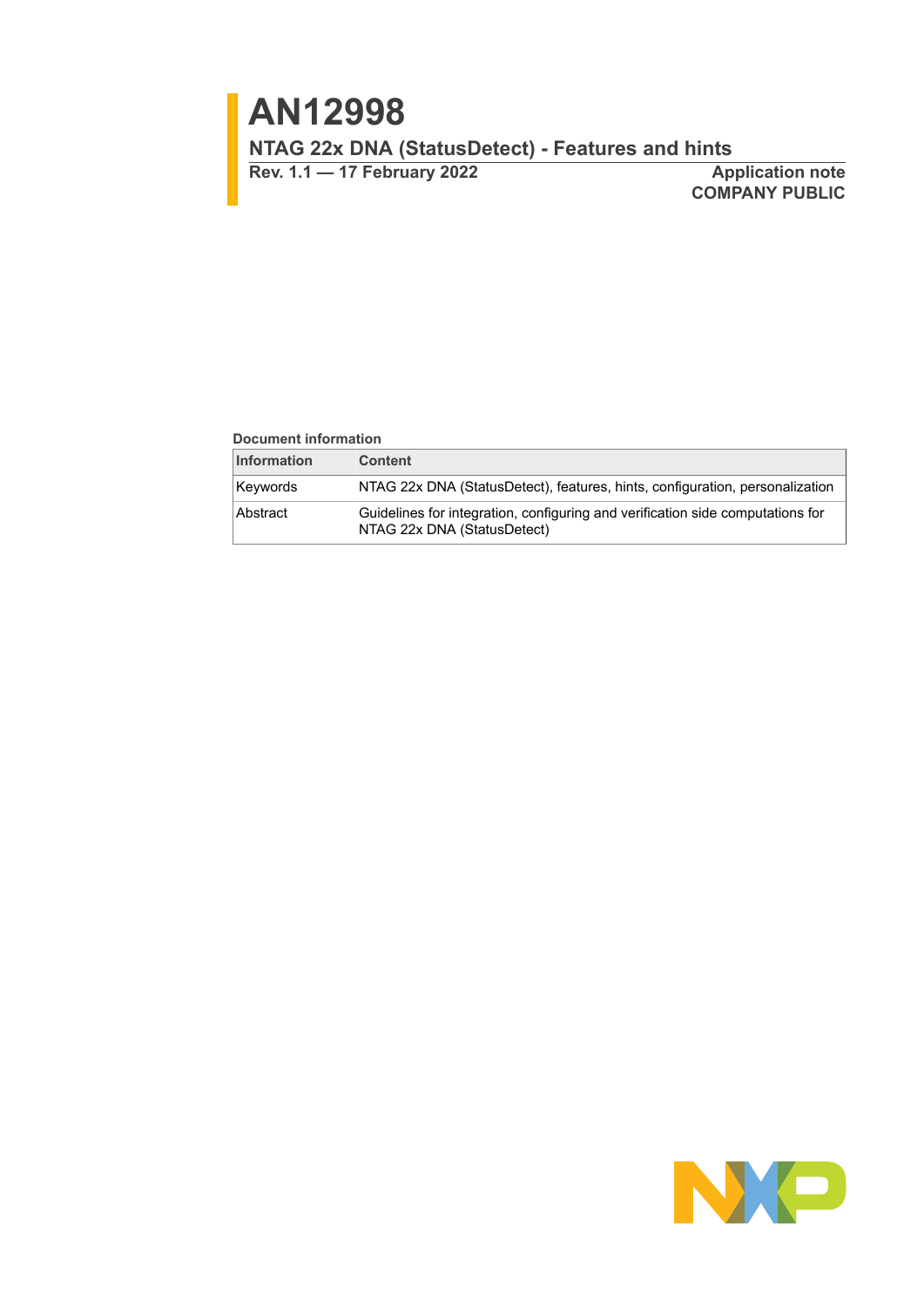# **Revision history**

| <b>Rev</b> | <b>Date</b> | <b>Description</b>                          |
|------------|-------------|---------------------------------------------|
| lv 1.      | 20220217    | Security status changed to "Company public" |
| $\vee$ 1.0 | 20220127    | Initial version                             |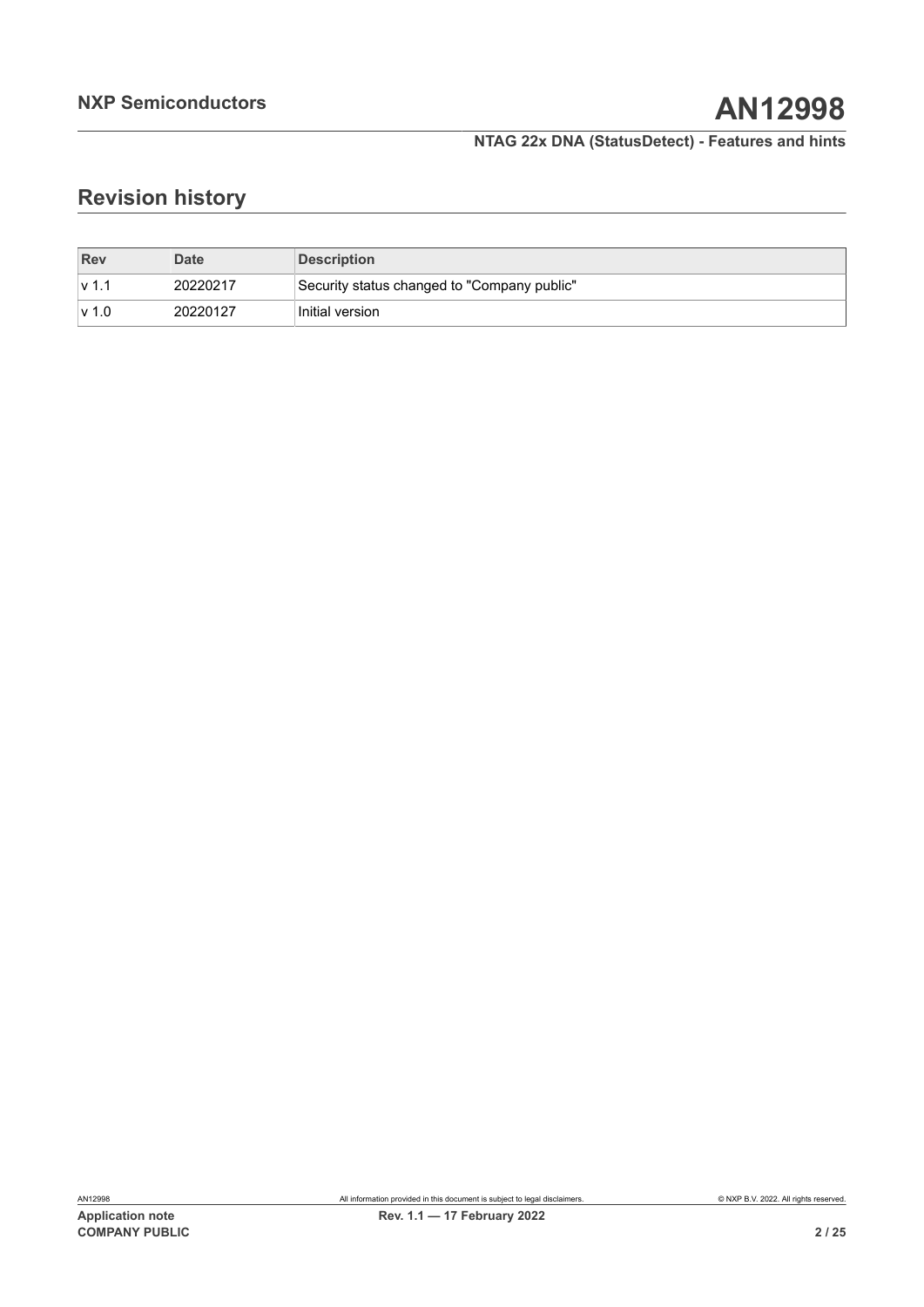## <span id="page-2-1"></span>**1 Abbreviations**

<span id="page-2-0"></span>

| <b>Table 1. Abbreviations</b> |                                                                                               |  |  |  |  |
|-------------------------------|-----------------------------------------------------------------------------------------------|--|--|--|--|
| <b>Acronym</b>                | <b>Description</b>                                                                            |  |  |  |  |
| <b>AES</b>                    | <b>Advanced Encryption Standard</b>                                                           |  |  |  |  |
| <b>APDU</b>                   | Application Protocol Data Unit                                                                |  |  |  |  |
| C-APDU                        | <b>Command APDU</b>                                                                           |  |  |  |  |
| <b>CTT</b>                    | Capacitive Tag Tamper, counter measure to detect product manipulations by<br>capacitive means |  |  |  |  |
| <b>CMAC</b>                   | MAC according to NIST Special Publication 800-38B                                             |  |  |  |  |
| <b>CRC</b>                    | <b>Cyclic Redundancy Check</b>                                                                |  |  |  |  |
| IC                            | <b>Integrated Circuit</b>                                                                     |  |  |  |  |
| <b>KDF</b>                    | Key Derivation Function                                                                       |  |  |  |  |
| <b>LSB</b>                    | Lowest Significant Byte                                                                       |  |  |  |  |
| <b>LSb</b>                    | Lowest Significant Bit                                                                        |  |  |  |  |
| <b>MAC</b>                    | Message Authentication Code                                                                   |  |  |  |  |
| <b>NDEF</b>                   | NFC Data Exchange Format                                                                      |  |  |  |  |
| <b>NFC</b>                    | <b>Near Field Communication</b>                                                               |  |  |  |  |
| <b>PCD</b>                    | <b>Proximity Coupling Device</b>                                                              |  |  |  |  |
| <b>PICC</b>                   | Proximity Integrated Circuit Card                                                             |  |  |  |  |
| R-APDU                        | Response APDU (received from PICC)                                                            |  |  |  |  |
| TT                            | Tag Tamper                                                                                    |  |  |  |  |
| UID                           | Unique IDentifier                                                                             |  |  |  |  |
| URI                           | Uniform Resource Identifier                                                                   |  |  |  |  |
| <b>URL</b>                    | Uniform Resource Locator                                                                      |  |  |  |  |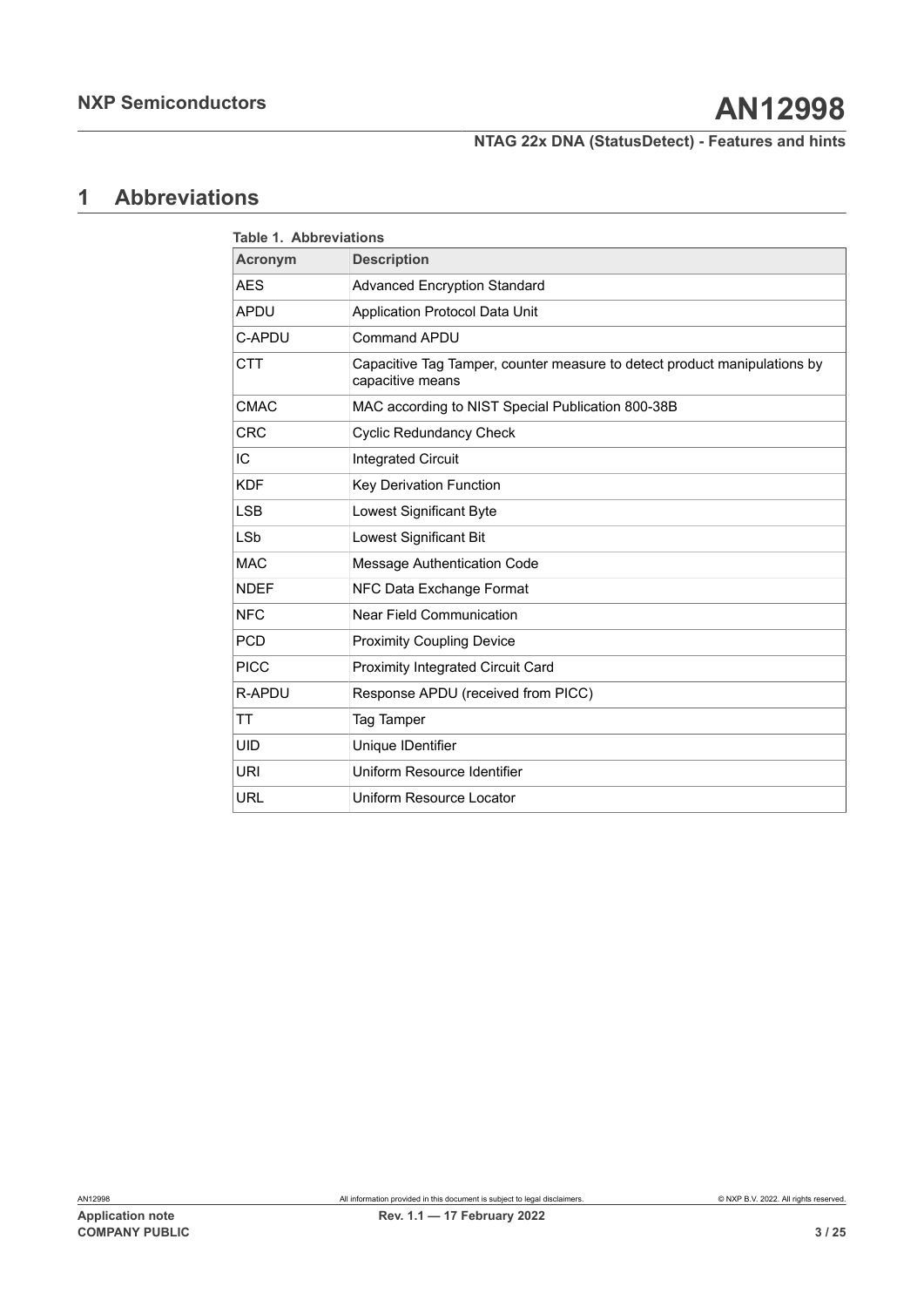## <span id="page-3-0"></span>**2 About this document**

This document addresses developers who are developing applications based on NTAG 22x DNA (StatusDetect) products.

This application note is a supplementary document for implementations using the mentioned products. It shall be used in addition to NTAG 22x DNA (StatusDetect) data sheets  $[2]$ ,  $[3]$ ,  $[4]$  and  $[5]$ . The best use of this application note is achieved by reading the mentioned data sheets in advance.

**Note: This application note does not replace data sheets, or design guides.**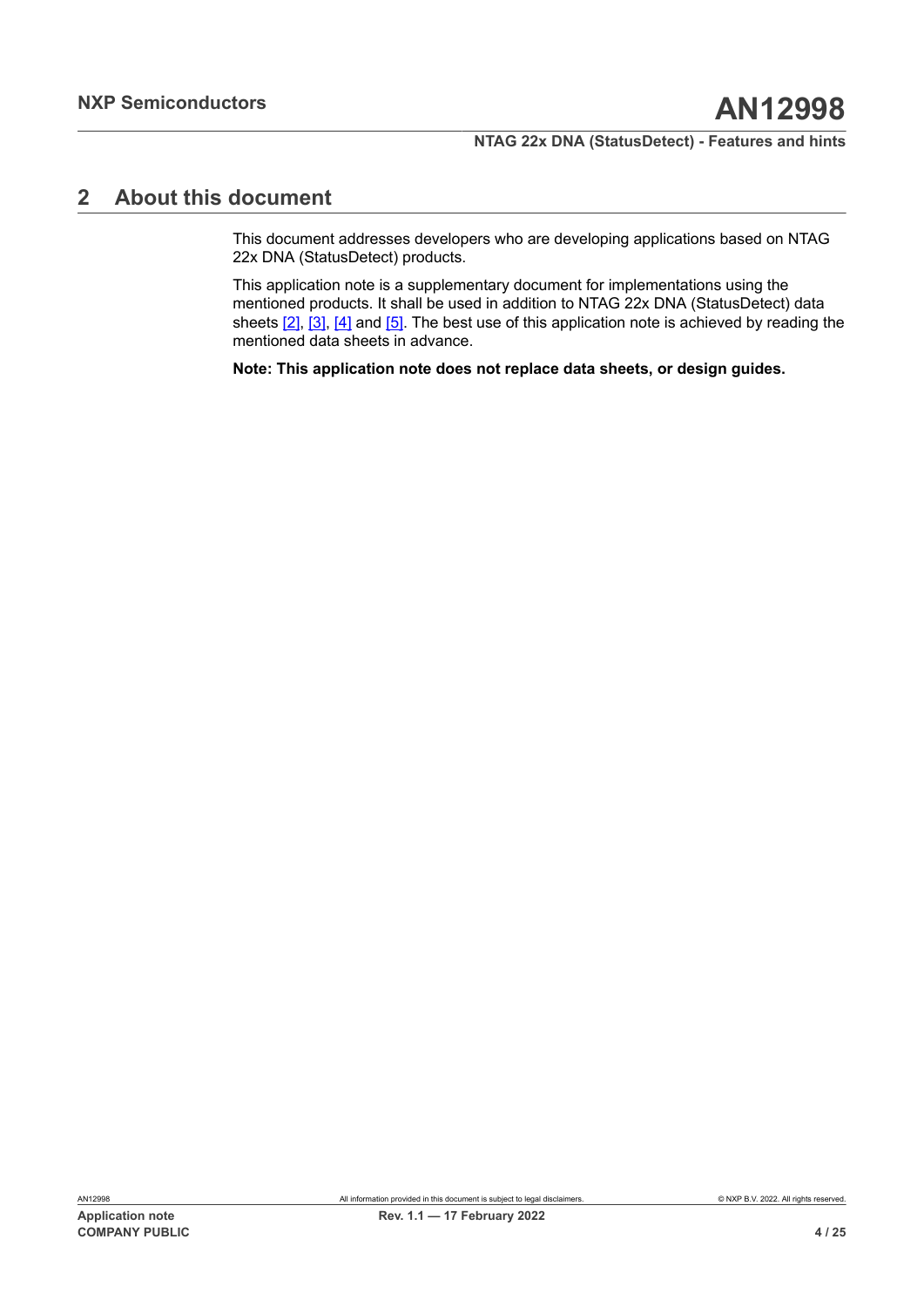## **2.1 Byte order in this document**

<span id="page-4-0"></span>All values within this document are in HEX values, if not noted otherwise. For example, 010203 means 010203h (0x010203).

## **2.1.1 LSB representation**

<span id="page-4-1"></span>Represented least significant byte (LSB) first are:

- **•** plain command parameters consisting of multiple bytes
- **•** ISO/IEC 14443 parameters during the activation
- **•** UID mirror

## **2.1.2 MSB representation**

<span id="page-4-2"></span>Represented as most significant byte (MSB) first are:

- **•** cryptographic parameters
- **•** keys
- **•** random numbers exchanged during authentication
- **•** computed MACs CMAC mirror
- **•** NFC Counter mirror for SUN-CMAC calculation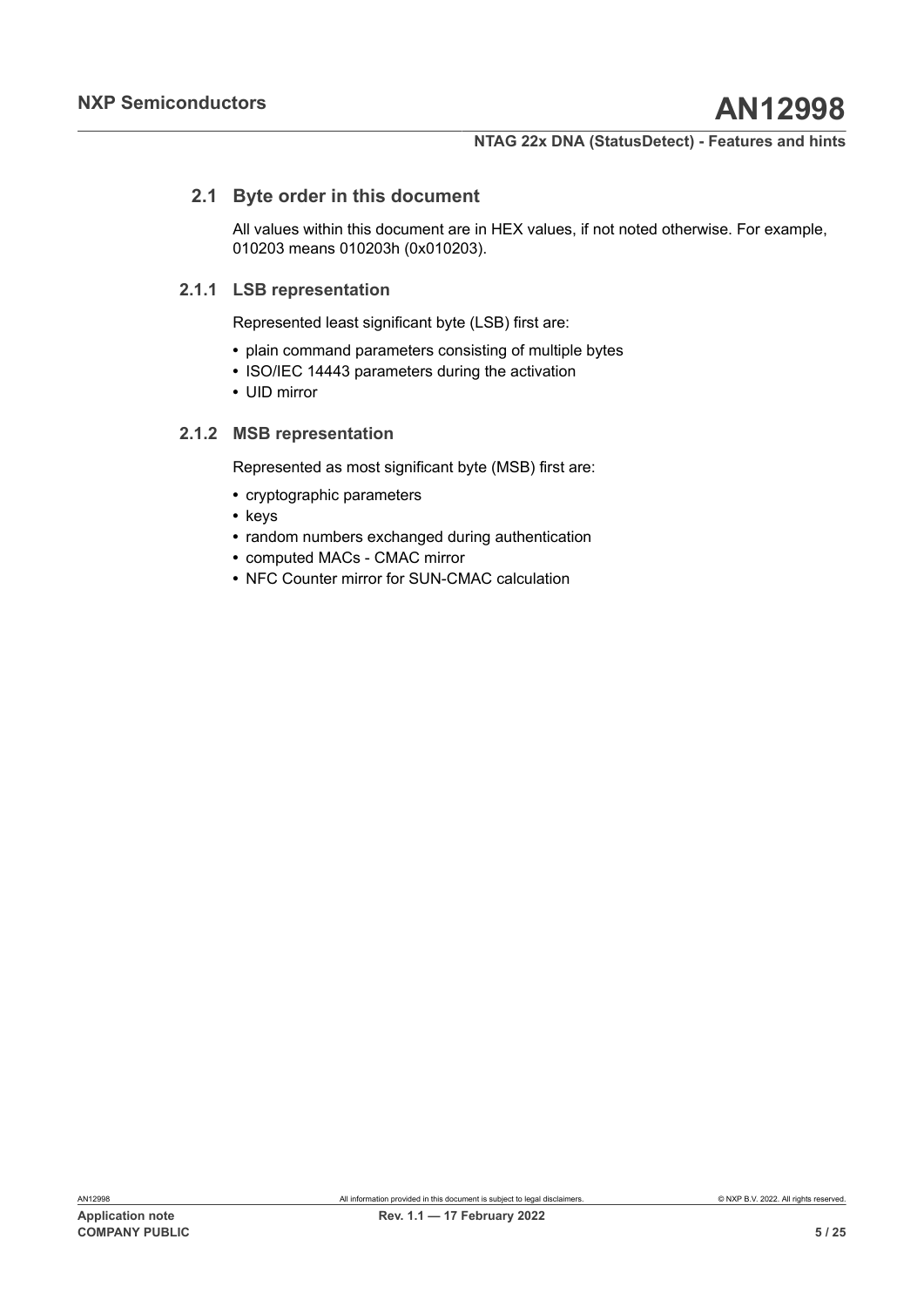## <span id="page-5-0"></span>**3 Target applications**

NTAG 22x DNA (StatusDetect) is attractive for many applications. To name few in the list below:

- **• Anti-counterfeiting**
- Verify authenticity of physical goods and identify sales outside authorized markets. **• Tamper protection**
- Digital guarantee of the seal protection.
- **• Secured exclusive user experiences** Reward customers with truly exclusive and personalized content, offers, and privileges.
- **• Document authentication** Authenticate originality and track provenance of documents that bear credentials.
- **• Protected monetary offers** Confer trust to proximity transactions such as coupons, promotions, or loyalty points.
- **• Secure authentication and configuration of closed loop devices** Authenticate consumables and parts and enable automated transfer of device settings.
- **• Verified physical visitor presence** Enable secure visitor authentication, with proof of live presence and service records.
- **• Secure log-in credentials** Protect web services using two-factor authentication logons to sensitive content sites.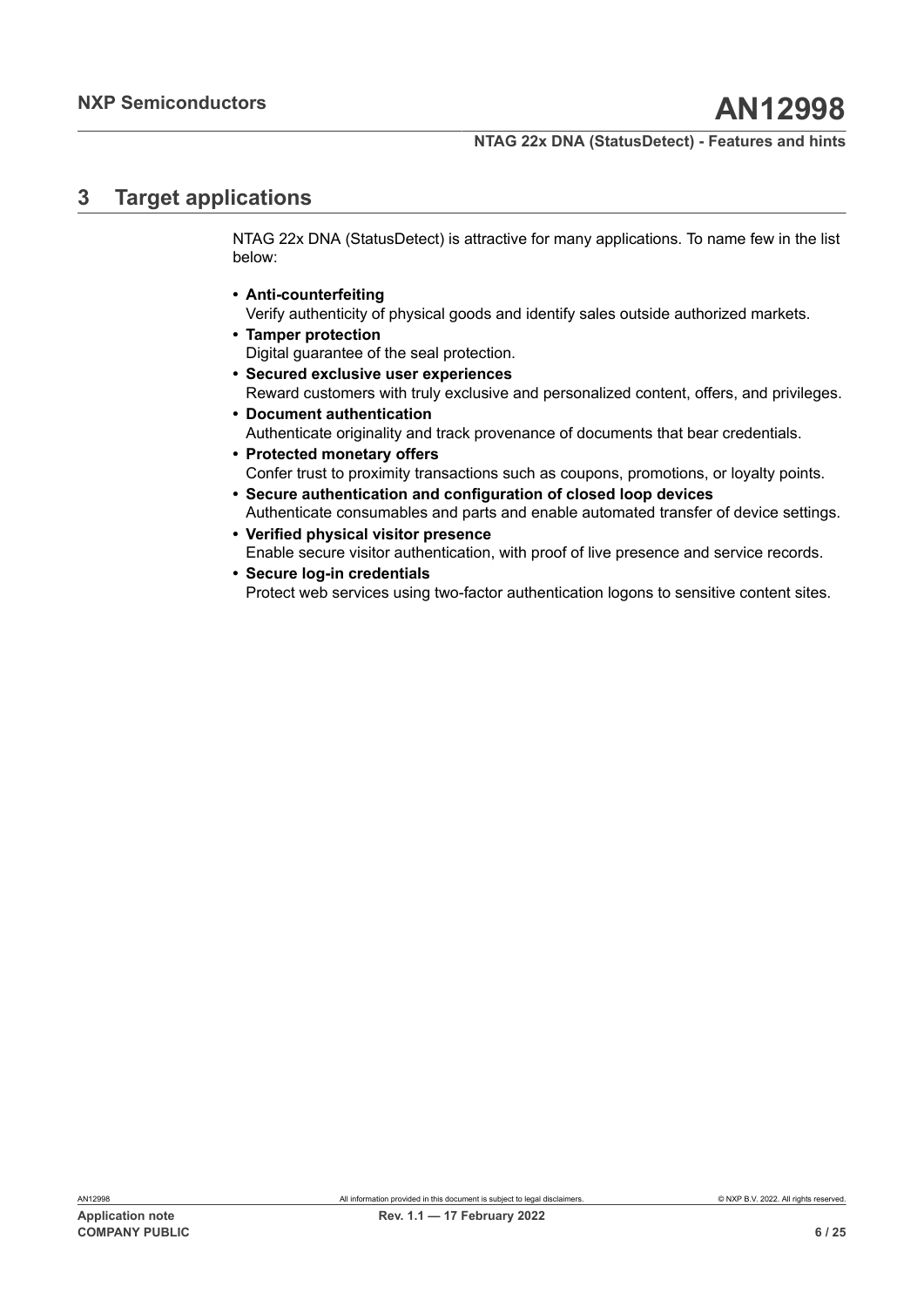## <span id="page-6-0"></span>**4 Standards compliancy and certifications**

### **4.1 ISO 14443**

<span id="page-6-2"></span><span id="page-6-1"></span>NTAG 22x DNA (StatusDetect) is fully compliant to layers 1, 2, 3 of ISO/IEC 14443 [\[1\]](#page-20-4).

#### **4.2 NFC Forum compliancy**

NFC tag is a contactless tag capable of storing NDEF data, which interoperates with ISO 14443 infrastructure and NFC devices as defined by the NFC Forum specifications. NFC Forum defines logical data structure for storing NDEF message into Tag's EEPROM.

Structure of EEPROM memory complies with NFC Forum Type 2 Tag [\[7\].](#page-20-5)

#### **4.3 NFC Forum certification**

<span id="page-6-4"></span><span id="page-6-3"></span>NTAG 22x DNA (StatusDetect) is NFC Forum certified product.

#### **4.4 Security certification**

NTAG 22x DNA (StatusDetect) is CC EAL +3, AVA\_VAN.2 certified product.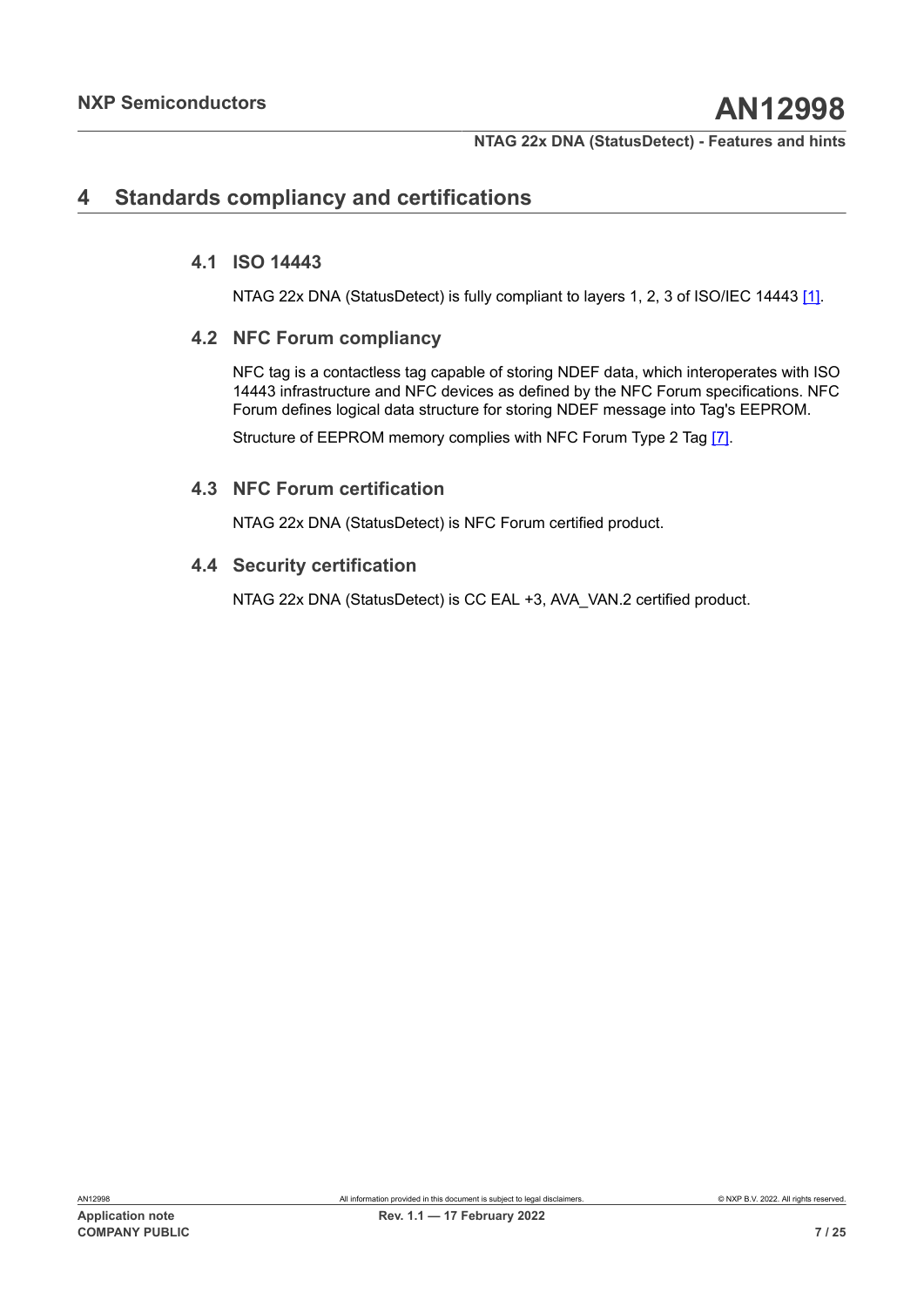## <span id="page-7-0"></span>**5 NFC Forum NDEF features**

### **5.1 NFC counter**

<span id="page-7-1"></span>NFC counter provides to verification side (e.g. server) information about how many unique NDEF reads were done on particular tag with it's specific UID. NFC Counter also serves for randomness as one of inputs in SUN-CMAC calculation [Section 5.3.2](#page-13-0). Therefore when SUN-CMAC is used the NFC counter increment shall not be disabled (NFC, CNT, INCR,  $EN = 0b$  at delivery). If NFC Counter is disabled, the SUN-CMAC value remains a constant for every tap, so not unique. This would diminish the CMAC's intention and strength.

NFC counter value is stored in a special part of memory. It is 3 Bytes in size and irreversibly increased on a first valid READ (or FAST\_READ) command after NTAG ISO activation. This counter size offers 32 years of incrementing if tag is tapped every minute.

NFC Counter value can be retrieved (Read out from the tag) by:

- **•** READ\_CNT command (39h 02h), which returns NFC Counter hexadecimal value
- READ or FAST\_READ command of the NDEF message, where NFC counter is mirrored automatically to User Memory location (e.g. to the Type2Tag Area's NDEF message) as depicted in [Section 5.2.2.](#page-9-0)

### **5.2 ASCII mirroring**

<span id="page-7-2"></span>This functionality enables NTAG 22x DNA (StatusDetect) to virtually mirror:

- **•** 7 byte UID
- **•** 3 byte NFC counter value
- **•** 5 byte Tag Tamper information
- **•** 8 byte SUNCMAC

over the physical memory of the IC in ASCII code. These mirrors can be (is intended to) part of NDEF Message Record as shown below. On the READ or FAST READ command to the involved user memory pages, NTAG 22x DNA (StatusDetect) responds with the virtual memory content of the UID, NFC counter value and Tag Tamper message in ASCII code.

Note: If ASCII mirroring is enabled (MIRROR EN = 1b), then all three (3) parts are always mirrored together with "x" as separator character: UID, NFCCounter, SUNCMAC. Means that e.g. NFCCounter mirror cannot be disabled, keeping other two enabled.

**Note: Every nibble of a mirrored byte requires one byte of ASCII code. It means that the length of mirrored element gets doubled. For example 7 bytes of UID will be mirrored to 14 bytes of ASCII codes.**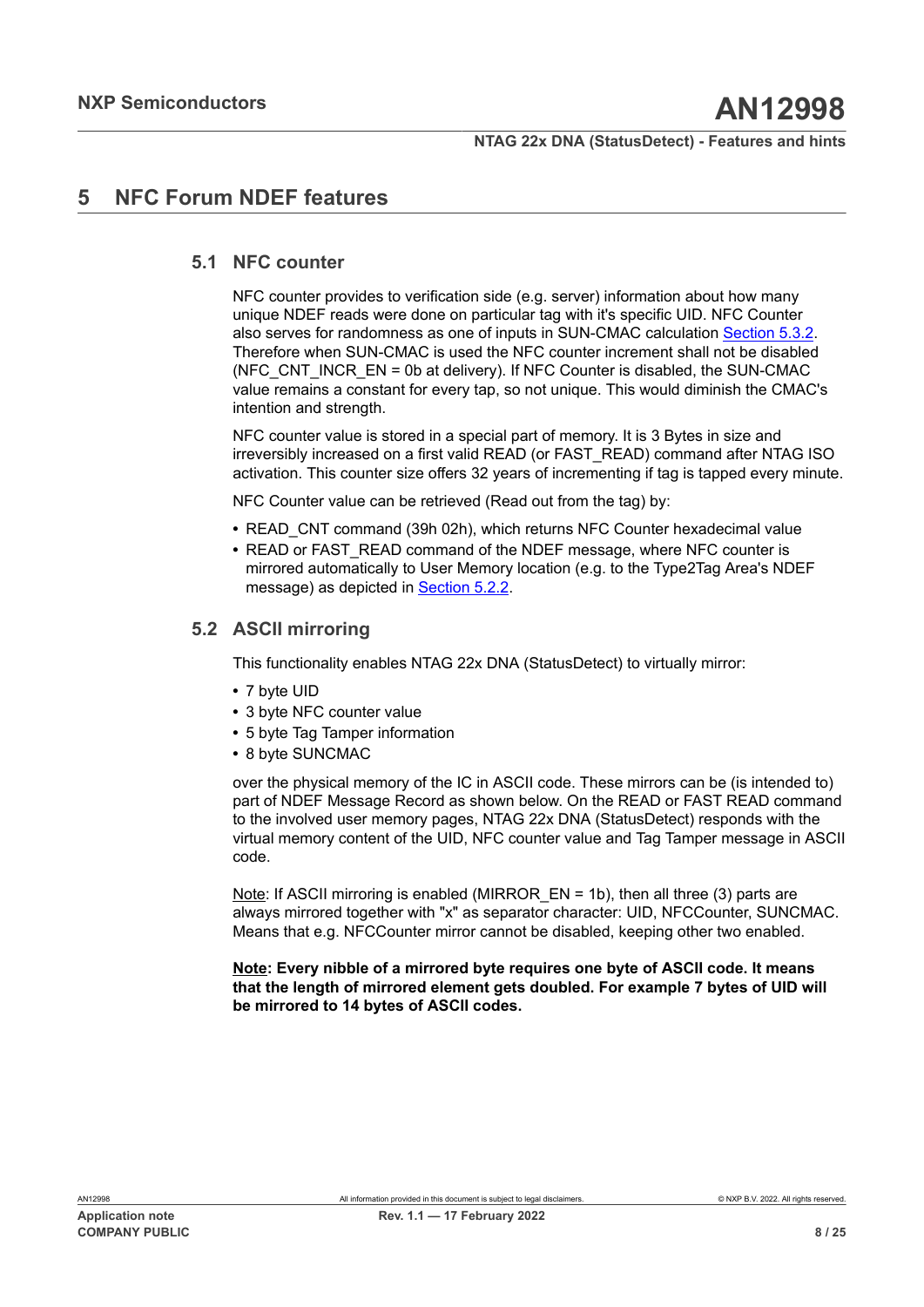|  | NTAG 22x DNA (StatusDetect) - Features and hints |  |  |
|--|--------------------------------------------------|--|--|
|--|--------------------------------------------------|--|--|

<span id="page-8-0"></span>

| Block [hex] | Byte 0         | Byte 1 | Byte 3         | Byte 4 | <b>ASCII</b> |
|-------------|----------------|--------|----------------|--------|--------------|
| 00          | 04             | AA     | 2B             | 0D     | (UID)        |
| 01          | D <sub>2</sub> | 33     | 57             | 80     | (UID)        |
| 02          | 36             | 48     | 00             | 00     | (BCC1)       |
| 03          | E1             | 10     | 12             | 00     | (CC)         |
| 04          | 01             | 03     | A <sub>0</sub> | 0C     |              |
| 05          | 34             | 03     | 3E             | D1     | 4.           |
| 06          | 01             | 3A     | 55             | 04     |              |
| 07          | 6E             | 74     | 61             | 67     | ntag         |
| 08          | 2E             | 6E     | 78             | 70     | .nxp         |
| 09          | 2E             | 63     | 6F             | 6D     | .com         |
| 0A          | 2F             | 32     | 32             | 78     | /22x         |
| 0B          | 3F             | 6D     | 3D             | 30     | $2m = 0$     |
| 0C          | 31             | 30     | 32             | 30     | 1020         |
| 0D          | 33             | 30     | 34             | 30     | 3040         |
| 0E          | 35             | 39     | 36             | 30     | 5060         |
| 0F          | 37             | 78     | 36             | 35     | 7x65         |
| 10          | 34             | 33     | 32             | 31     | 4321         |
| 11          | 78             | 30     | 31             | 30     | x010         |
| 12          | 32             | 30     | 33             | 30     | 2030         |
| 13          | 34             | 30     | 35             | 30     | 4050         |
| 14          | 36             | 30     | 37             | 30     | 6070         |
| 15          | 38             | FE     | 00             | 00     | 8            |
|             | 00             | 00     | 00             | 00     |              |

<span id="page-8-1"></span>

| Block [hex] | Byte 0         | Byte 1 | Byte 3         | Byte 4         | <b>ASCII</b>   |
|-------------|----------------|--------|----------------|----------------|----------------|
| 00          | 04             | AA     | 2B             | 0D             | (UID)          |
| 01          | D <sub>2</sub> | 33     | 57             | 80             | (UID)          |
| 02          | 36             | 48     | 00             | 00             | (BCC1)         |
| 03          | E <sub>1</sub> | 10     | 12             | 00             | (CC)           |
| 04          | 01             | 03     | A <sub>0</sub> | 0C             |                |
| 05          | 34             | 03     | 3E             | D <sub>1</sub> | 4.             |
| 06          | 01             | 3A     | 55             | 04             |                |
| 07          | 6E             | 74     | 61             | 67             | ntag           |
| 08          | 2E             | 6E     | 78             | 70             | .nxp           |
| 09          | 2E             | 63     | 6F             | 6D             | .com           |
| 0A          | 2F             | 32     | 32             | 78             | 122x           |
| 0B          | 3F             | 6D     | 3D             | 30             | $?m=0$         |
| 0C          | 34             | 41     | 41             | 32             | 4AA2           |
| 0D          | 42             | 44     | 32             | 33             | <b>BD23</b>    |
| 0E          | 33             | 35     | 37             | 38             | 3578           |
| 0F          | 30             | 78     | 30             | 30             | 0x00           |
| 10          | 30             | 30     | 30             | 31             | 0001           |
| 11          | 78             | 42     | 31             | 38             | xB18           |
| 12          | 38             | 41     | 43             | 36             | 8AC6           |
| 13          | 46             | 36     | 39             | 31             | F691           |
| 14          | 34             | 30     | 42             | 39             | 40B9           |
| 15          | 32             | FE     | $00\,$         | 00             | $\overline{2}$ |
|             | 00             | 00     | 00             | 00             |                |

**Figure 1. Physically programmed EEPROM memory**

**Figure 2. Virtual content overlay**

NDEF Message - Record 1. URI Records of:

- **•** Physically programmed EEPROM: https://ntag.nxp.com/22x? m=01020304050607x654321x0102030405060708
- **•** Virtual overlaid content: https://ntag.nxp.com/22x? m=04AA2BD2335780x000001xB188AC6F69140B92

### **5.2.1 UID ASCII mirror function**

<span id="page-8-2"></span>With MIRROR EN set to 1b, ISO14443 7-Byte UID is mirrored into User EEPROM memory. Values are HEX values of ASCII characters mirrored when NFC interface reader does first READ (or FAST\_READ) command during RF ON session. Location of mirror start can be configured by setting MIRROR\_PAGE and MIRROR\_BYTE.

NFC Forum compatible interface reads NDEF message from the tag and converts it from HEX to ASCII characters automatically.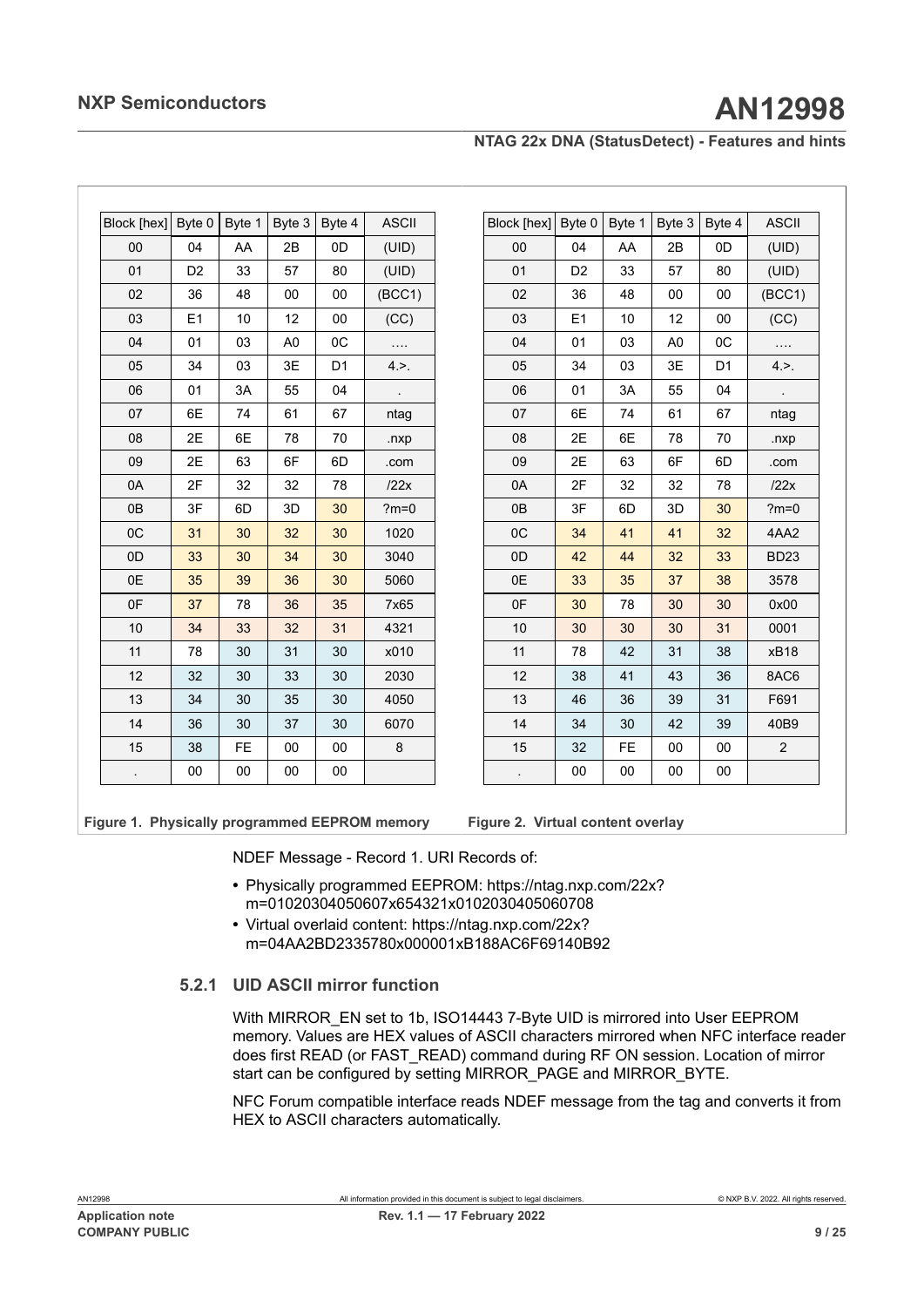<span id="page-9-1"></span>

| Block [hex]    | Byte 0         | Byte 1          | Byte 3                 | Byte 4         | <b>ASCII</b>   |
|----------------|----------------|-----------------|------------------------|----------------|----------------|
| 00             | 04             | AA              | 2B                     | 0D             | (UID)          |
| 01             | D <sub>2</sub> | 33              | 57                     | 80             | (UID)          |
| 02             | 36             | 48              | 00                     | $00\,$         | (BCC1)         |
| 03             | E1             | 10              | 12                     | $00\,$         | (CC)           |
| 04             | 01             | 03              | A <sub>0</sub>         | OC             |                |
| 05             | 34             | 03              | 3E                     | D <sub>1</sub> | 4.             |
| 06             | 01             | 3A              | 55                     | 04             | $\blacksquare$ |
| 07             | 6E             | 74              | 61                     | 67             | ntag           |
| 08             | 2E             | 6E              | 78                     | 70             | .nxp           |
| 09             | 2E             | 63              | 6F                     | 6D             | .com           |
| 0A             | 2F             | 32 <sup>o</sup> | 32                     | 78             | /22x           |
| 0 <sub>B</sub> | 3F             | 6D              | $\overline{\text{3D}}$ | 30             | $?m=0$         |
| OC             | 34             | 41              | 41                     | 32             | 4AA2           |
| 0D             | 42             | 44              | 32                     | 33             | <b>BD23</b>    |
| 0E             | 33             | 35              | 37                     | 38             | 3578           |
| 0F             | 30             |                 |                        |                | 0              |
|                |                |                 |                        |                |                |

**Figure 3. UID ASCII mirror**

NFC Forum reader parses read NDEF URI Record content to OS as:

<span id="page-9-0"></span>https://ntag.nxp.com/22x?m=04AA2BD2335780... (rest)

#### **5.2.2 NFC counter ASCII mirror function**

The 24-bit NFC Counter is located in dedicated memory location, which can be accessed by READ\_CNT command. Value of NFC Counter can be mirrored (if MIRROR\_EN is set to 1b) over User memory EEPROM in MSB order as HEX value of ASCII code.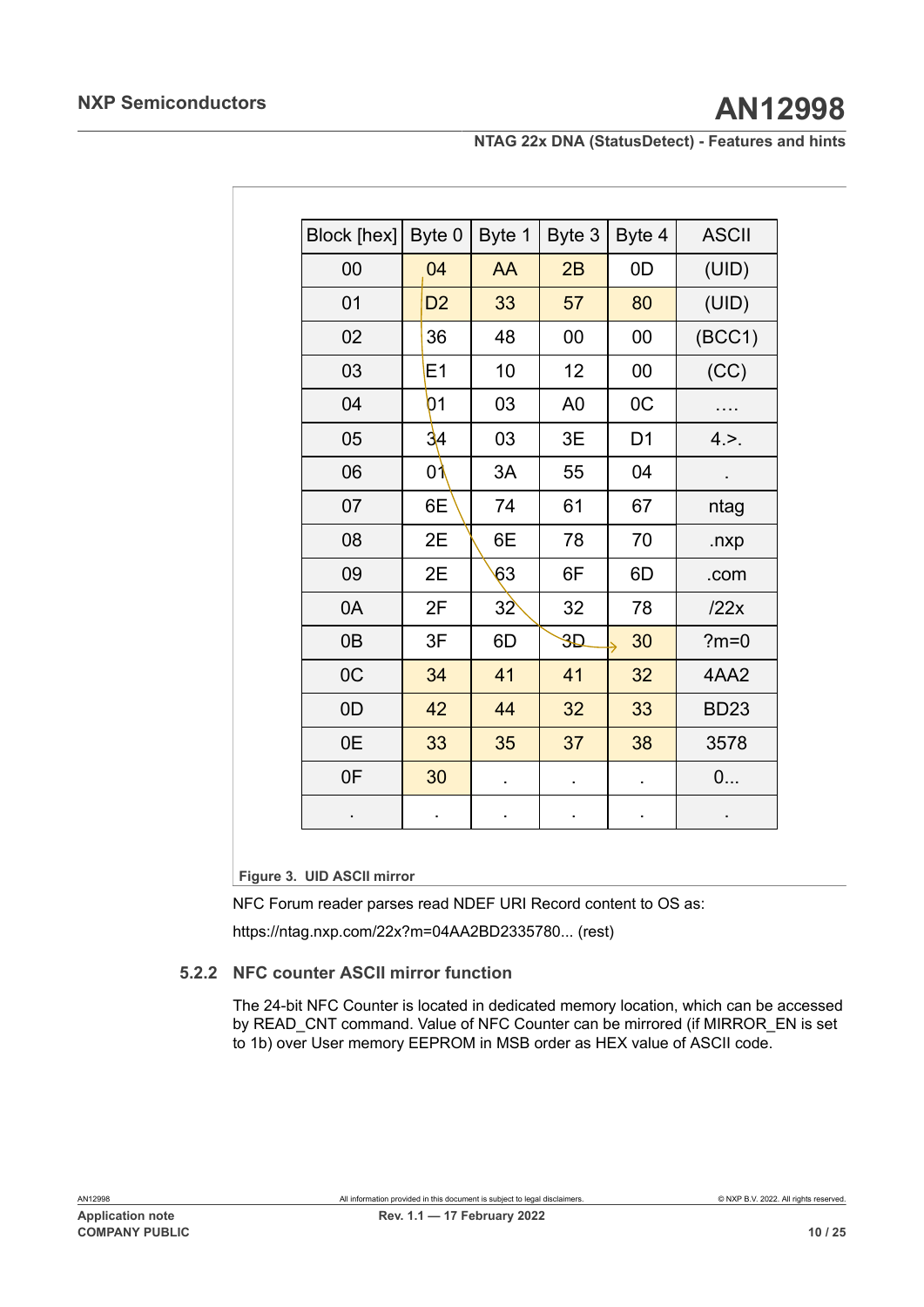<span id="page-10-0"></span>

| Block [hex]   Byte $0$ |            | Byte 1         | Byte 3           | Byte 4      | <b>ASCII</b> |
|------------------------|------------|----------------|------------------|-------------|--------------|
| $\ddot{\phantom{a}}$   |            | ٠              | ٠                |             | $(\ldots)$   |
| 0F                     |            | 78             | $\rightarrow 30$ | 30          | .x00         |
| 10                     | 30         | 30             | 30               | 31          | 0001         |
| 11                     | 78         | $\blacksquare$ | ٠                | ٠           | X            |
| $\ddot{\phantom{a}}$   |            | $\blacksquare$ | ٠                | ٠           | .            |
|                        |            |                |                  |             |              |
| NFCCount.              | 00         | 00             | 01               | <b>RFUI</b> |              |
|                        | <b>MSB</b> |                | <b>LSB</b>       |             |              |

**Figure 4. NFC Counter ASCII mirror**

NFC Forum reader parses read NDEF URI Record content to reader's operating system as URI schemed data:

<span id="page-10-1"></span>https://ntag.nxp.com/22x?m=.….….…..x000001x...

#### **5.2.3 SUN-CMAC mirror function**

The SUNCMAC is calculated over the UID, NFC counter and for NTAG 22x DNA StatusDetect also Tag Tamper information. This function enables NTAG 22x DNA (StatusDetect) to virtually mirror the 8 byte SUNCMAC in ASCII code into the physical memory of the IC.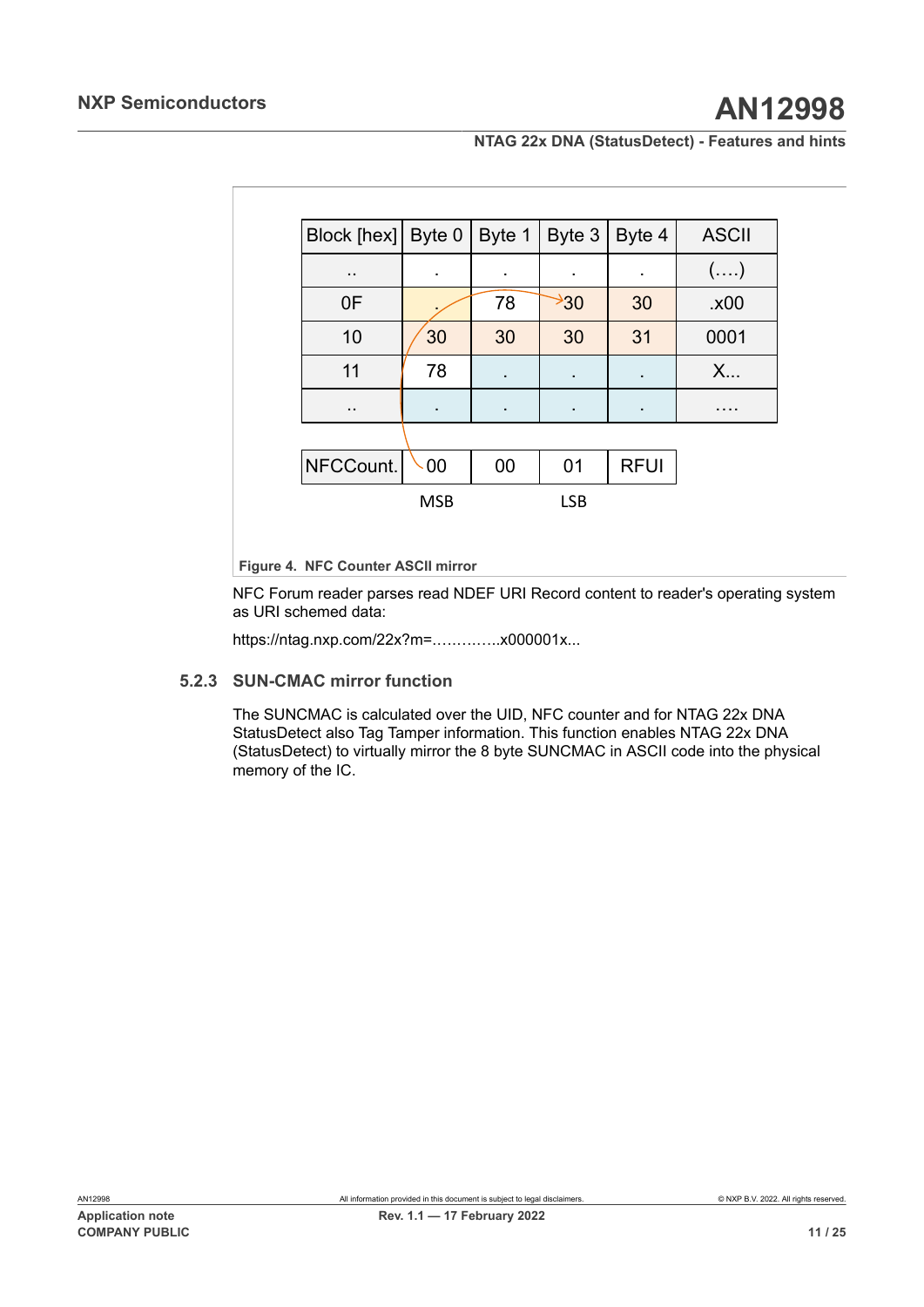<span id="page-11-0"></span>

<span id="page-11-1"></span>

| Block [hex] Byte 0 |    | Byte 1 $\vert$ | Byte 3 | Byte 4         | <b>ASCII</b> |
|--------------------|----|----------------|--------|----------------|--------------|
| $\cdot$ .          | ٠  | ٠              | ٠      | $\blacksquare$ |              |
| 11                 | 78 | 42             | 31     | 38             | <b>xB18</b>  |
| 12                 | 38 | 41             | 43     | 36             | 8AC6         |
| 13                 | 46 | 36             | 39     | 31             | F691         |
| 14                 | 34 | 30             | 42     | 39             | 40B9         |
| 15                 | 32 | FE.            | 00     | 00             | 2            |
| $\cdot$ .          | ٠  | ٠              | ٠      | $\bullet$      |              |

**Figure 6. SUN-CMAC ASCII Mirror**

SUN-CMAC computation (can be used for verification as well) is described in [[Section 5.3.2](#page-13-0)]

NFC Forum reader parses read NDEF URI Record content to OS as:

https://ntag.nxp.com/22x?m=04AA2BD2335780x000001xB188AC6F69140B92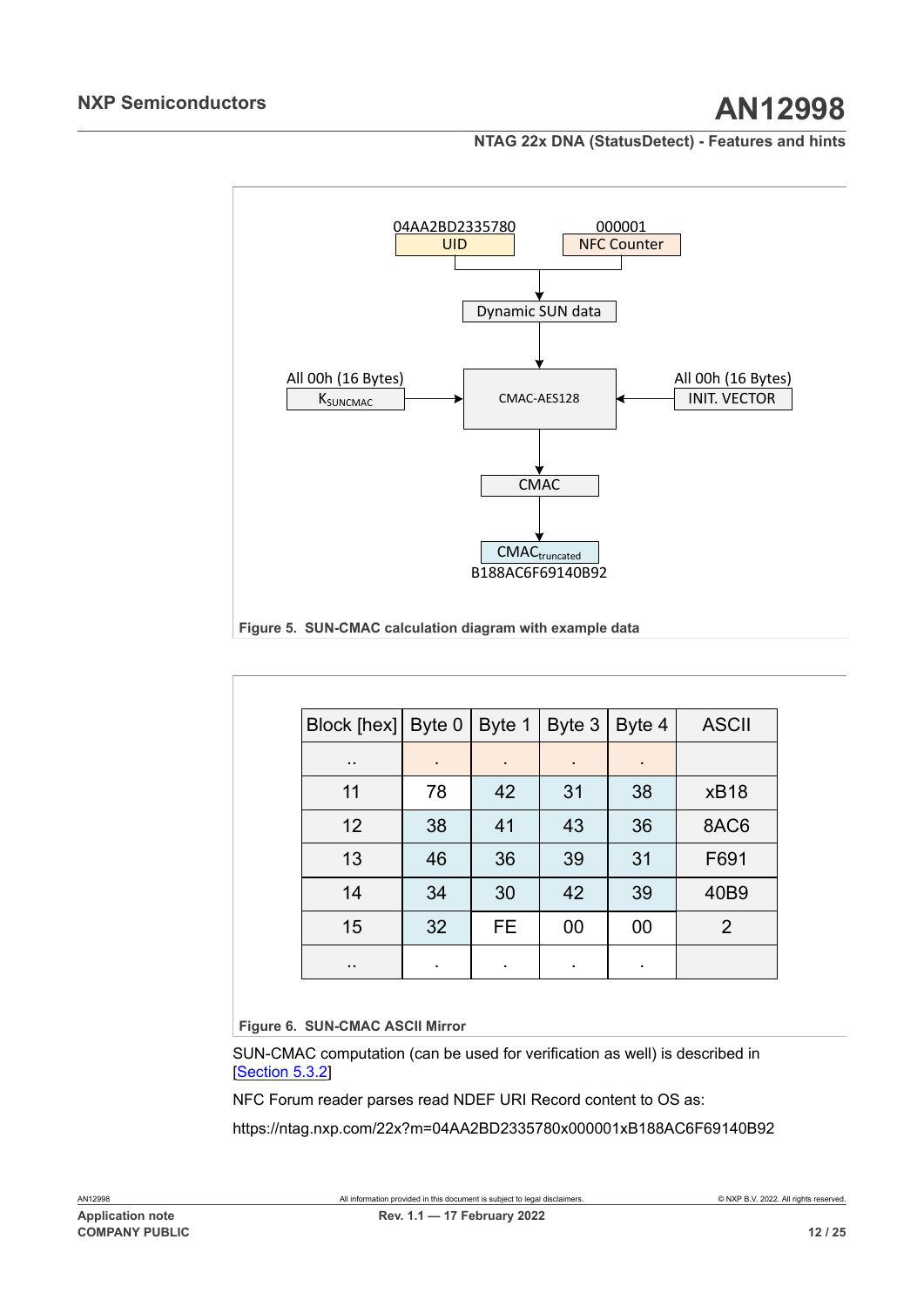#### **5.2.4 Tag Tamper mirror function**

<span id="page-12-1"></span>This functionality is present on NTAG 22x DNA StatusDetect product only. For more information on Capacitive Tag Tamper (StatusDetect), refer to [\[6\]](#page-20-6).

#### **5.2.4.1 Resistive TT ASCII mirror**

<span id="page-12-2"></span>NTAG 22x DNA StatusDetect with enabled resistive TT measurement detects, during the start-up, open/close status of an external TT wire/conductor connected between DP pad and GND pad.

<span id="page-12-3"></span>- tbd (image here) -

#### **5.2.4.2 Capacitive TT ASCII mirror**

NTAG 22x DNA StatusDetect with enabled capacitive TT measurement detects, during the start-up, open/close status of an external TT wire/conductor connected between DP pad and GND pad.

<span id="page-12-0"></span>

| Block [hex]          | Byte 0     | Byte 1          | Byte 3          | Byte 4          | <b>ASCII</b>    |
|----------------------|------------|-----------------|-----------------|-----------------|-----------------|
| $\ddot{\phantom{a}}$ |            | $\blacksquare$  |                 |                 | NFCCntr.        |
| 0F                   |            | 78              | ≯43             | 43              | .xCC            |
| 10                   | 30         | 30              | 30              | 30              | 0000            |
| 11                   | 38         | 30              | 46              | 30              | 80F0            |
| $\blacksquare$       | 78         | $\blacksquare$  |                 |                 | X               |
|                      |            |                 |                 |                 |                 |
| <b>Byte</b>          | <b>TTS</b> | TT <sub>3</sub> | TT <sub>2</sub> | TT <sub>1</sub> | TT <sub>0</sub> |
| TT info              | 33         | 00              | 00              | 80              | F <sub>0</sub>  |
|                      | <b>MSB</b> |                 |                 |                 | <b>LSB</b>      |

<span id="page-12-4"></span>**Figure 7. Capacitive TT ASCII mirror**

## **5.3 Secure unique NDEF (SUN)**

### **5.3.1 DynamicSUNData**

<span id="page-12-5"></span>SUNCMAC is computed using the underlying CMAC AES block cipher.

SUNCMAC is calculated over input data in following order:

- 1. UID [0:6]
- 2. NFC counter [2:0]
- 3. NIST padding bytes

excluding separation bytes ("x" or 78h)!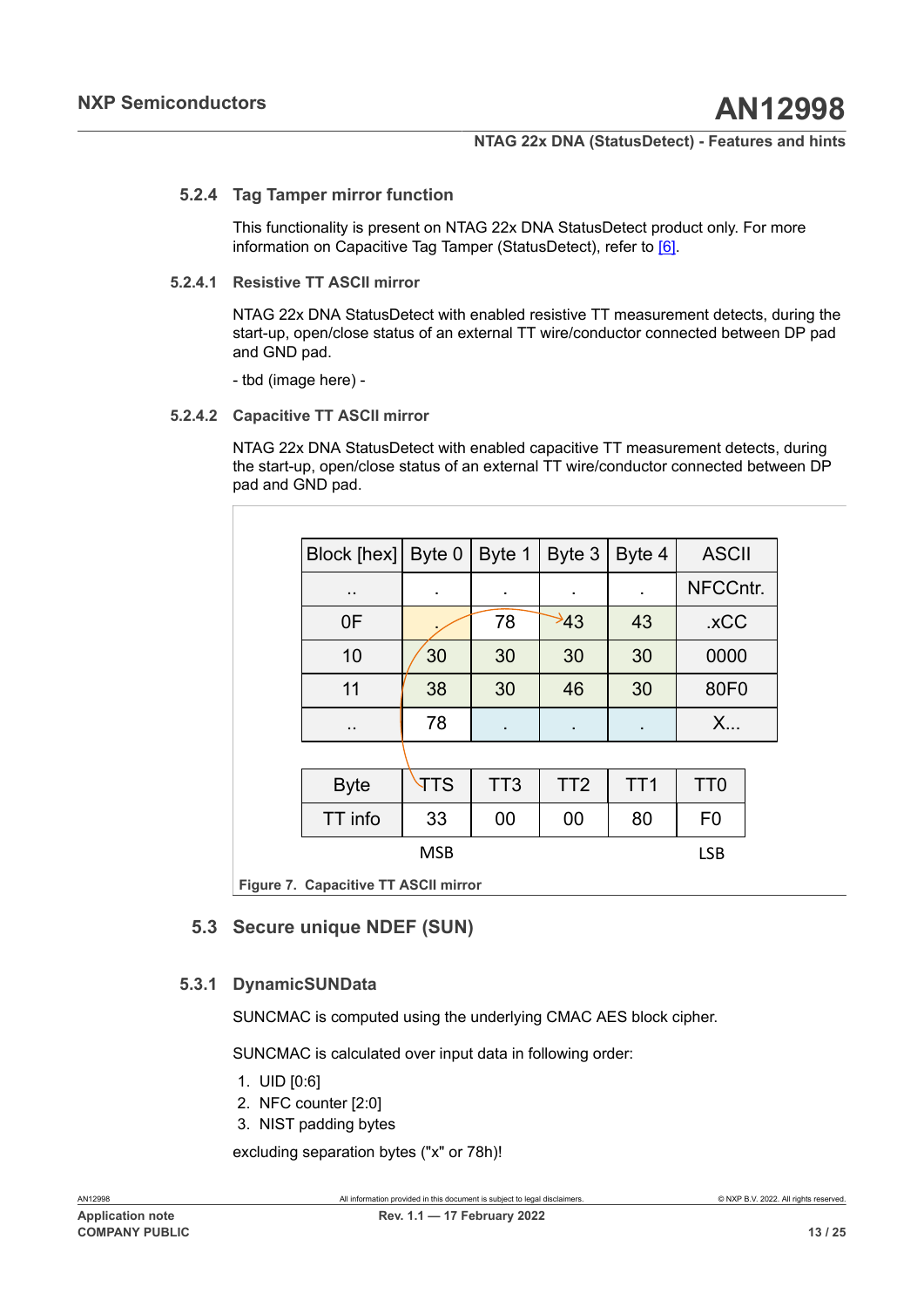If Tag Tamper feature is enabled, SUNCMAC is calculated over input data in following order:

- 1. UID [0:6]
- 2. NFC counter [0:2]
- 3. TagTamperStatus [6:0]
- 4. TagTamperInfo [3:0]
- 5. NIST padding bytes

excluding separation bytes ("x" or 78h)!

Note: NFC Counter serves for randomness. Therefore, NFC counter increment shall not be disabled (bit NFC\_CNT\_INCR\_EN). If it is disabled, the SUNCMAC value remains a constant for every tap, not unique, which significantly reduces security.

### **5.3.2 SUNCMAC computation**

<span id="page-13-0"></span>CMAC is calculated by the NTAG 22x DNA (StatusDetect) automatically. This computation shall serve for verification side, to be able to compute, compare and verify the CMAC for given input data  $(K_{SIMMACKFY}$  and DynamicSUNData). Verification side gets SUN to verify upon usually via NDEF URL. It is read out by NFC interface automatically (e.g. NFC mobile) and submitted to verification server via mobile's browser.

| <b>Prerequisites:</b>         | • CMAC algorithm with AES-128 cipher core<br>• Knowledge of DynamicSUNData |
|-------------------------------|----------------------------------------------------------------------------|
| Key used:                     | AES Key1 = SUNCMAC KEY                                                     |
| <b>Key Length</b><br>[bytes]: | 16                                                                         |
| Algorithm:                    | SUN-CMAC = AES-CMAC(K <sub>SUNCMAC KEY</sub> ; DynamicSUNData)             |

#### *Output:*

1. SUN-CMAC

#### <span id="page-13-1"></span>**Table 2. SUN-CMAC calculation**

| <b>Step</b> | Command                                                                                          |          | Data                                    |
|-------------|--------------------------------------------------------------------------------------------------|----------|-----------------------------------------|
| 1           | UID                                                                                              | $=$      | 04C767F2066180                          |
| 2           | <b>NFCCounter</b>                                                                                | $\equiv$ | 000003 (MSB first as per [Section 2.1]) |
| 3           | KSUNCMAC KEY                                                                                     | $=$      |                                         |
| 4           | DynamicSUNData                                                                                   | $=$      | 04AA2BD2335780000003                    |
|             | <b>Subkey Generation Algorithm</b>                                                               |          | As recommended in [NIST-CMAC]           |
| 5           | Step 1. $L = AES-128(K, const)$<br>Zero)                                                         | $=$      | 66E94BD4EF8A2C3B884CFA59CA342B2E        |
| 6           | Step 2. if MSB(L) is equal to 0<br>then $K1 := L \ll 1$ ; else $K1 := (L)$<br><< 1) XOR const Rb | $=$      | CDD297A9DF1458771099F4B39468565C        |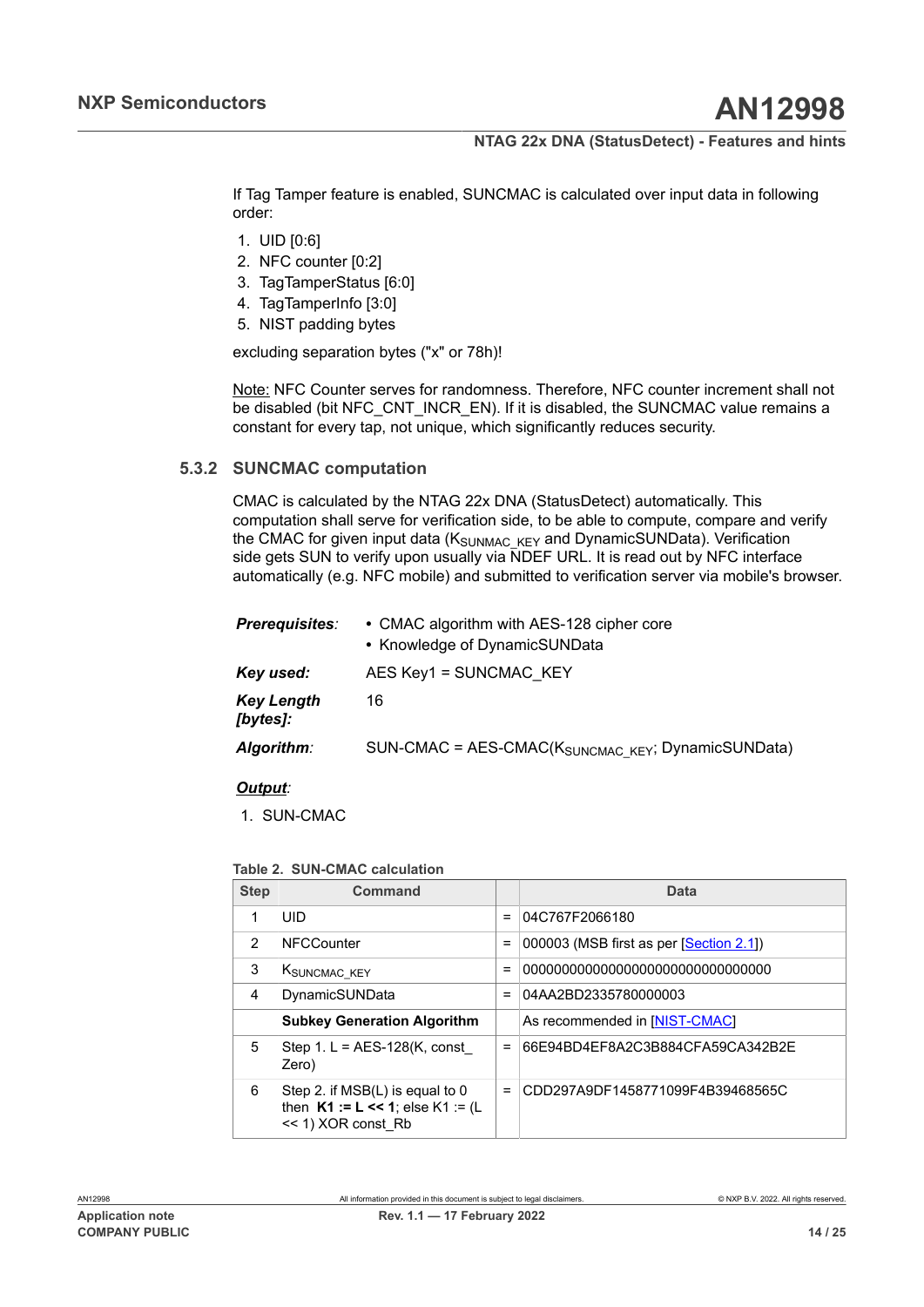**Table 2. SUN-CMAC calculation***...continued*

| <b>Step</b>    | Command                                                                                               |          | Data                                      |
|----------------|-------------------------------------------------------------------------------------------------------|----------|-------------------------------------------|
| $\overline{7}$ | Step 3. if MSB(K1) is equal to 0<br>then $K2 := K1 \le 1$ : else $K2 :=$<br>$(K1 \ll 1)$ XOR const Rb | $=$      | 9BA52F53BE28B0EE2133E96728D0AC3F          |
|                | <b>CMAC</b> computation                                                                               |          | As recommended in [NIST-CMAC]             |
| 8              | Step 1.                                                                                               | Ξ        | K <sub>1</sub> , K <sub>2</sub> generated |
| 9              | Step 2.                                                                                               | $=$      | Mlen = $0, n = 1$                         |
| 10             | M1*  10^j                                                                                             | $=$      | 04C767F2066180000003800000000000          |
| 11             | Step 4. If Mn is a complete block:<br>then $M1 = K1 \oplus M1^*$<br>else M1 = K2 $\oplus$ (M1*  10^j) | $\equiv$ | 9F6248A1B84930EE2130696728D0AC3F          |
| 12             | Step 6. AES-128(KSUNCMAC KEY;<br>M1)                                                                  | $\equiv$ | 4837F3791479D73D09FE865947213988          |
| 13             | Step 7. Truncate CMAC                                                                                 | $=$      | 3779793DFE592188                          |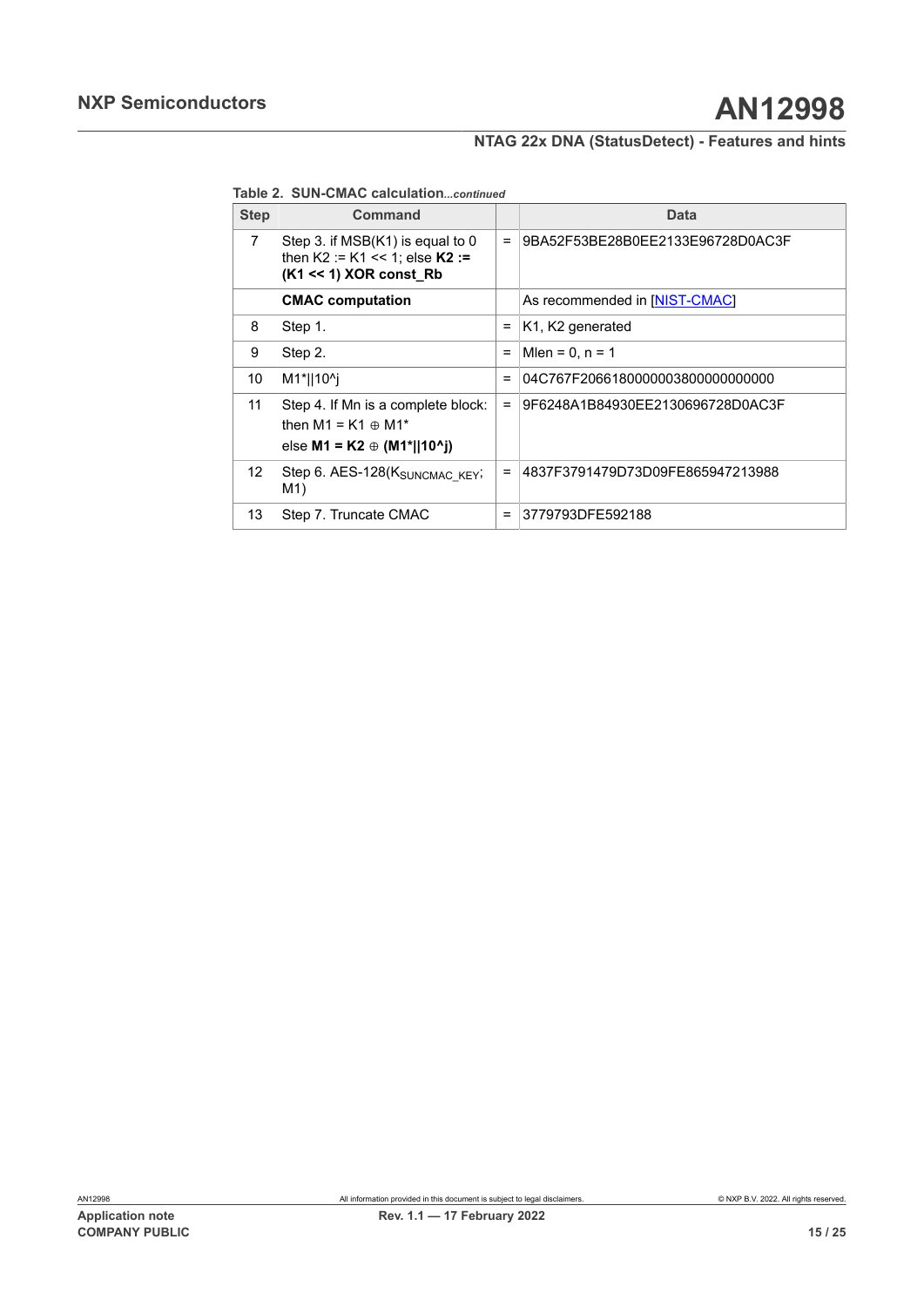## <span id="page-15-1"></span>**6 Key management**

## **6.1 Key handling**

<span id="page-15-2"></span>NTAG 22x DNA (StatusDetect) comes with 2 keys:

- 1. AES KEY (only on NTAG 224 DNA (StatusDetect))
- <span id="page-15-0"></span>2. SUNCMAC\_KEY

#### **Table 3. Keys**

| <b>Key name</b> | Key type, size     | <b>Description</b>                                                                                             | Shall be die individual? <sup>1</sup> |
|-----------------|--------------------|----------------------------------------------------------------------------------------------------------------|---------------------------------------|
| AES KEY         | AES-128 (16 Bytes) | Is used to access elements<br>in the protected memory<br>areas, after successful<br>authentication Section 7.2 | Yes                                   |
| SUNCMAC KEY     | AES-128 (16 Bytes) | Is used to calculate<br>SUN-CMAC response<br>Section 5.3.2                                                     | Yes                                   |

1 - Key shall be UID diversified. More info on key diversification can be found in [\[9\]](#page-20-8)

2 - In order to change applicable key, upfront successful mutual authentication is needed with AES\_KEY.

Values of the keys can be permanently (irreversibly) locked against changes by setting LOCK SUNCMAC KEY bit or LOCK AES KEY bit.

BLOCK\_LOCK\_ KEY permanently (irreversibly) locks status of LOCK\_ SUNCMAC\_KEY and LOCK AES KEY bits.

Note: EEPROM Memory pages holding the AES\_KEY and SUNCMAC key can never be read (READ or FAST\_READ command), independent of the configuration. Reading would return values masked with zeroes.

#### **6.2 Key programming**

<span id="page-15-3"></span>Keys (AES\_KEY, SUNCMAC\_KEY) can be written during personalization or at any later stage using the WRITE command, with condition that keys are not already locked against writing.

Note: Over the RF interface data is always sent in plain between PCD and a tag (NTAG 22x DNA (StatusDetect)). Therefore personalization environment needs to be secured or for convenience NXP's Trust Provisioning service can be used.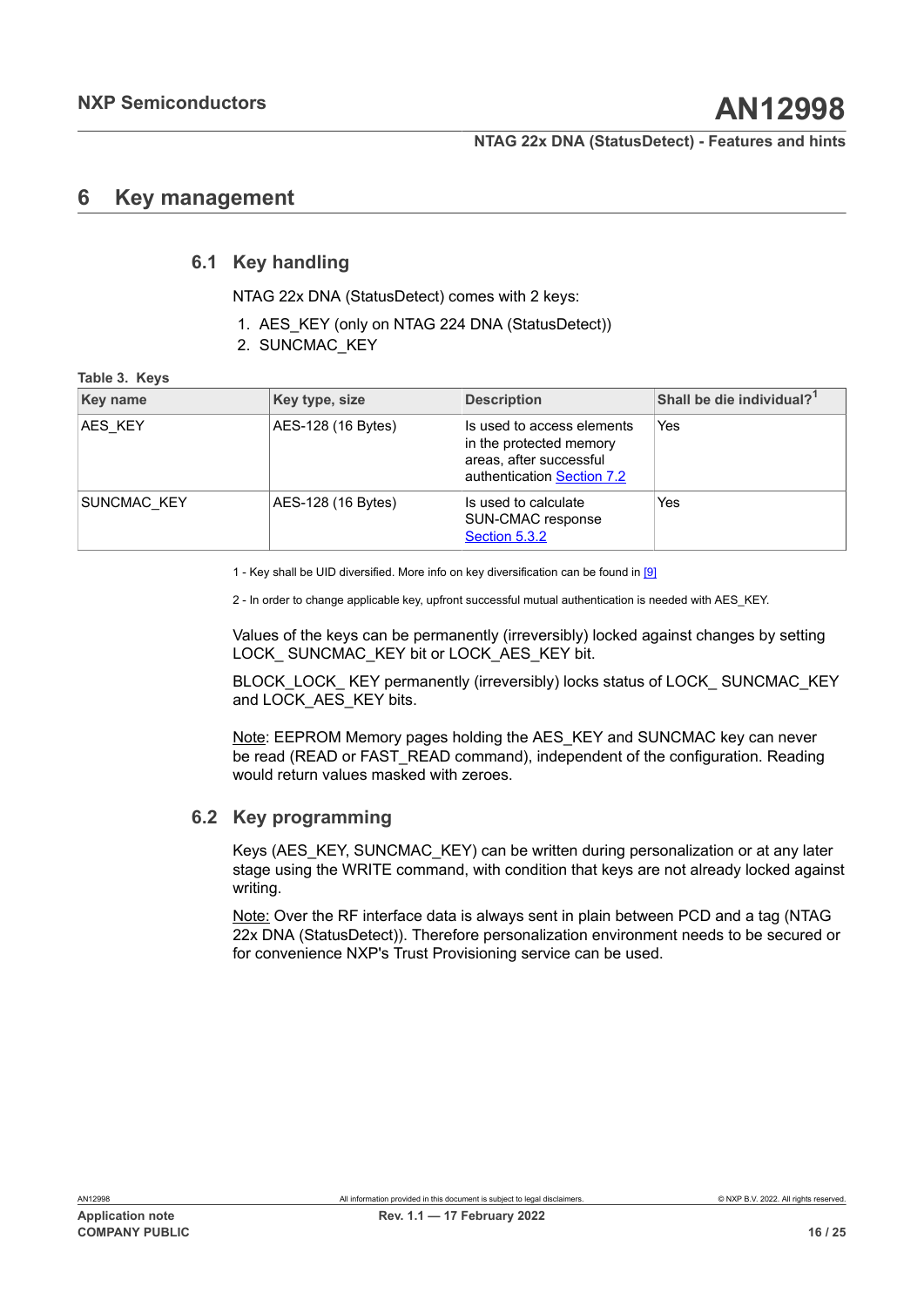## <span id="page-16-3"></span>**7 Authentication**

## **7.1 Password authentication**

<span id="page-16-4"></span>ISO14443-3 Activation is needed upfront.

#### <span id="page-16-1"></span>**Table 4. Command PWD\_AUTH**

| <b>Step</b> | <b>Command</b>           |     | <b>Data Message</b> |
|-------------|--------------------------|-----|---------------------|
|             | Password                 | $=$ | 00000000            |
| 2           | Command: PWD AUTH        | =   | 1B                  |
| 3           | Arg                      | $=$ | 00                  |
| 4           | PWD AUTH with password   | >   | 1B00000000          |
| 5           | R-APDU PACK <sup>1</sup> | <   | 0000                |

<span id="page-16-0"></span>1 - PACK response is configurable/programmable

## **7.2 Mutual authentication**

ISO14443-3 Activation is needed upfront.

<span id="page-16-2"></span>**Table 5. Command Authenticate (part1, part2) using AES\_KEY**

| <b>Step</b>    | Command                                                 |        | <b>Data Message</b>                                                    |
|----------------|---------------------------------------------------------|--------|------------------------------------------------------------------------|
| 1              | K <sub>AES_KEY</sub>                                    | $=$    |                                                                        |
| $\overline{2}$ | Command: Authenticate - part 1                          | $=$    | 1A                                                                     |
| 3              | Arg                                                     | Ξ      | 00                                                                     |
| 4              | IV                                                      | Ξ      |                                                                        |
| 5              | Authenticate - part 1                                   | $\geq$ | 1A00                                                                   |
| 6              | R-APDU<br>AF $\parallel$ E(K <sub>AES KEY</sub> , RndB) | <      | AF50930CE80347F2883EF65AB675E2B60A                                     |
| 7              | $E(K_{\text{AES } K E Y}, RndB)$                        | Ξ      | 50930CE80347F2883EF65AB675E2B60A                                       |
| 8              | $D(K_{AES KEY}, RndB)$                                  | Ξ      | 629FB1507560F896DA308E90E1C16894                                       |
| 9              | PCD prepares RndB' (rotate left<br>by 1 byte)           | Ξ      | 9FB1507560F896DA308E90E1C1689462                                       |
| 10             | PCD generates RndA                                      | Ξ      | 06B56B43FF20100549D4BB8609B1FAE7                                       |
| 11             | PCD prepares RndA    RndB'                              | $=$    | 06B56B43FF20100549D4BB8609B1FAE79FB150<br>7560F896DA308E90E1C1689462   |
| 12             | $E(K_0, RndA    RndB')$                                 | $=$    | E9DD8325737BDE109BE76D41A98C20858430D<br>FDC1A4A09F2EA46796F57833FA0   |
| 13             | Authenticate - part 2                                   | $\geq$ | AFE9DD8325737BDE109BE76D41A98C2085843<br>0DFDC1A4A09F2EA46796F57833FA0 |
| 14             | R-APDU<br>00    $E(K_{AES KEY}, RndA')$                 | <      | 00C7EC1ECF388FA44D520FB20CC2FF74E8                                     |
| 15             | E(KAES KEY, RndA')                                      | Ξ      | C7EC1ECF388FA44D520FB20CC2FF74E8                                       |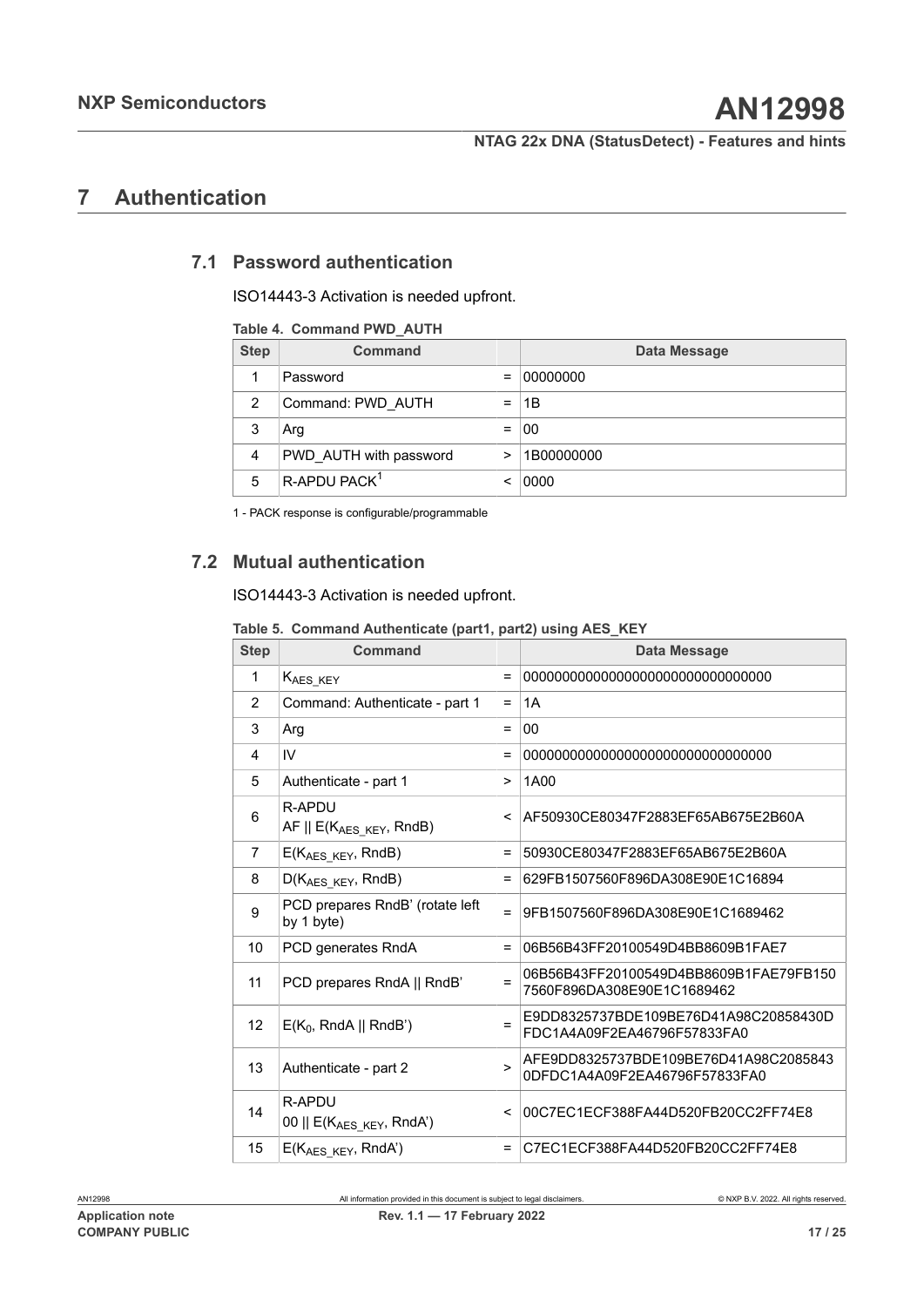**Table 5. Command Authenticate (part1, part2) using AES\_KEY***...continued*

| <b>Step</b> | Command                                                                                                                              |          | Data Message                                                           |
|-------------|--------------------------------------------------------------------------------------------------------------------------------------|----------|------------------------------------------------------------------------|
| 16          | $D(K_{AES KEY}, RndA')$                                                                                                              | $=$      | B56B43FF20100549D4BB8609B1FAE706                                       |
| 17          | RndA' (16 byte)                                                                                                                      | $=$      | C5DB8A5930439FC3DEF9A4C675360F13                                       |
| 18          | PDcap2 (6 byte)                                                                                                                      | $\equiv$ | 000000000000                                                           |
| 19          | PCDcap2 (6 byte)                                                                                                                     | $=$      | 000000000000                                                           |
| 20          | RndA (rotate right for 1 byte)                                                                                                       | $=$      | 06B56B43FF20100549D4BB8609B1FAE7                                       |
| 21          | PCD compares sent RndA (from<br>step 10.) and received RndA<br>(from step 20)                                                        | $=$      | 06B56B43FF20100549D4BB8609B1FAE7==<br>06B56B43FF20100549D4BB8609B1FAE7 |
| 22          | $SV$ 2 = $[0x5A][0xA5][0x00][0x01]$<br>[0x00][0x80][RndA[15:14]   <br>$[(RndA[13:8] \oplus RndB[15:10])]$<br>[RndB[9:0]    RndA[7:0] |          | 5AA50001008006B509DC4E706565F896DA308E<br>90E1C1689449D4BB8609B1FAE7   |
| 23          | <b>CMAC Session Key (KSesAuthMAC)</b><br>$=$ CMAC( $K_0$ , SV2)                                                                      | $=$      | ED03090FB065B64E512F50AB9B4DD317                                       |

## **7.3 Failed Authentication Counter**

<span id="page-17-0"></span>As card-only side-channel attacks are a common risk for NTAG 22x DNA (StatusDetect), a failed authentications limit is present. It can be activated by setting corresponding configuration element to a value between 001h and 3FFh. The failed authentication counter is by default disabled (set to value 000h).

#### **Note: It is recommended to reset this limit to a value of 100 (064h) or below.**

The negative authentication counter will count each unsuccessful attempt of authentication. Each successful authentication reduces the counter by 10h. Once the negative authentication counter reaches its limit, the access to protected memory cannot be further authenticated even if the used key is correct. Any further authentication attempt will result in a failure.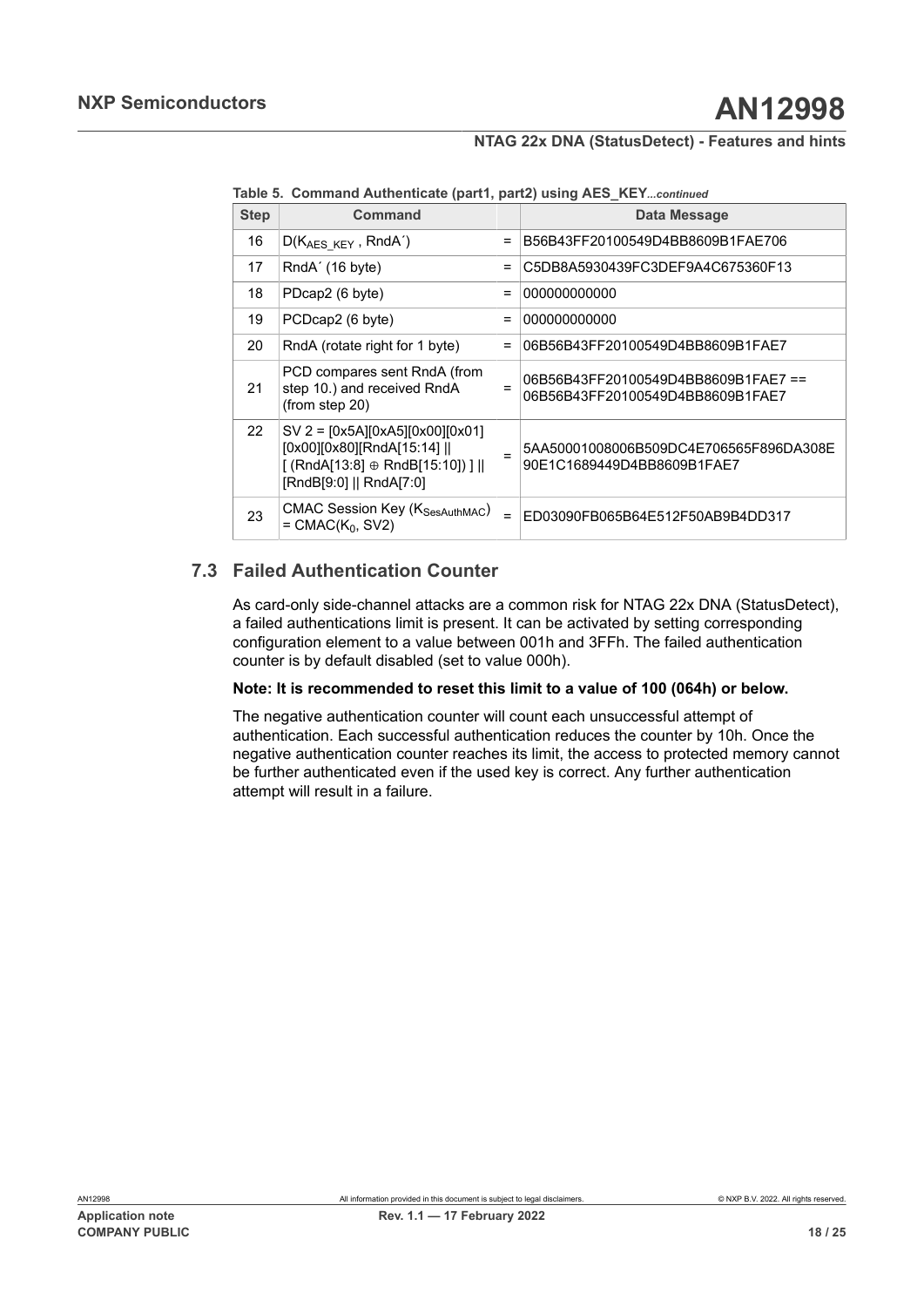## <span id="page-18-1"></span>**8 Special functionalities**

## <span id="page-18-2"></span>**8.1 Originality Signature Verification**

#### **8.1.1 Asymmetric check**

<span id="page-18-3"></span>Each NTAG 22x DNA (StatusDetect) contains the pre-programmed NXP Originality Signature.

- **•** It is computed according to Elliptic Curve DSA (ECDSA) based on the UID
- **•** Key pair created in NXP Fab's HSM. Private key is stored in a high secure HSM in NXP premises, Public Key is provided in this document.
- **•** Signature is 48 bytes long and calculated according to SEC standard **secp192r1** curve

Asymmetric check procedure consists of:

- **•** retrieve Originality Signature (48 bytes) from the tag with READ\_SIG command
- **•** knowledge of Public key available for public below
- **•** ECDSA signature verifying operation needs to be applied procedure and sample code  $(C#, Java, C)$  can be found in  $[10]$

#### NTAG public key: **0485 D5 B9 35 3B 4F AA 77 58 1B A2 AE 96 63 0C 58 76 D6 E8 60** 33 08 AB E9 A8 1A 0B 50 6F 52 D0 2D 04 FE E6 F2 D3 65 B3 DE E7 B9 FA D9 13 3E **29 76**

**04** = IETF protocols use the *[\[SEC1\]](https://tools.ietf.org/id/draft-jivsov-ecc-compact-00.xml#SEC1)* representation of a point on an elliptic curve, which is a sequence of the following fields:

| <b>SEC1 point representation</b> |                                                                                                                          |  |  |  |
|----------------------------------|--------------------------------------------------------------------------------------------------------------------------|--|--|--|
| <b>Field</b>                     | <b>Description</b>                                                                                                       |  |  |  |
| B <sub>0</sub>                   | $\{02, 03, 04\}$ , where 02 or 03 represent a compressed point (x only), while 04<br>represents a complete point $(x,y)$ |  |  |  |
| X                                | x coordinate of a point                                                                                                  |  |  |  |
|                                  | y coordinate of a point, optional (present only for B0=04)                                                               |  |  |  |

#### <span id="page-18-0"></span>**Table 6. Asymmetric Originality Signature verification**

| <b>Step</b> | Command                    |         | Data                                                                                                     |
|-------------|----------------------------|---------|----------------------------------------------------------------------------------------------------------|
| 1           | C <sub>md</sub>            | =       | 3C                                                                                                       |
| 2           | Cmd header (Address)       | =       | 00                                                                                                       |
| 3           | C-APDU                     | >       | 3C <sub>00</sub>                                                                                         |
| 4           | R-APDU (56 bytes of ECDSA) | $\,<\,$ | 6A5D5E034F4FC823CACAB56C1A77A409B8DB3<br>45F89BD3FD59ED1F9C0093518609BE62D0A207<br>64D2011E47EFA187F29AA |
| 5           | <b>ECDSA verification</b>  |         |                                                                                                          |
| 6           | Elliptic curve name        | =       | secp192r1                                                                                                |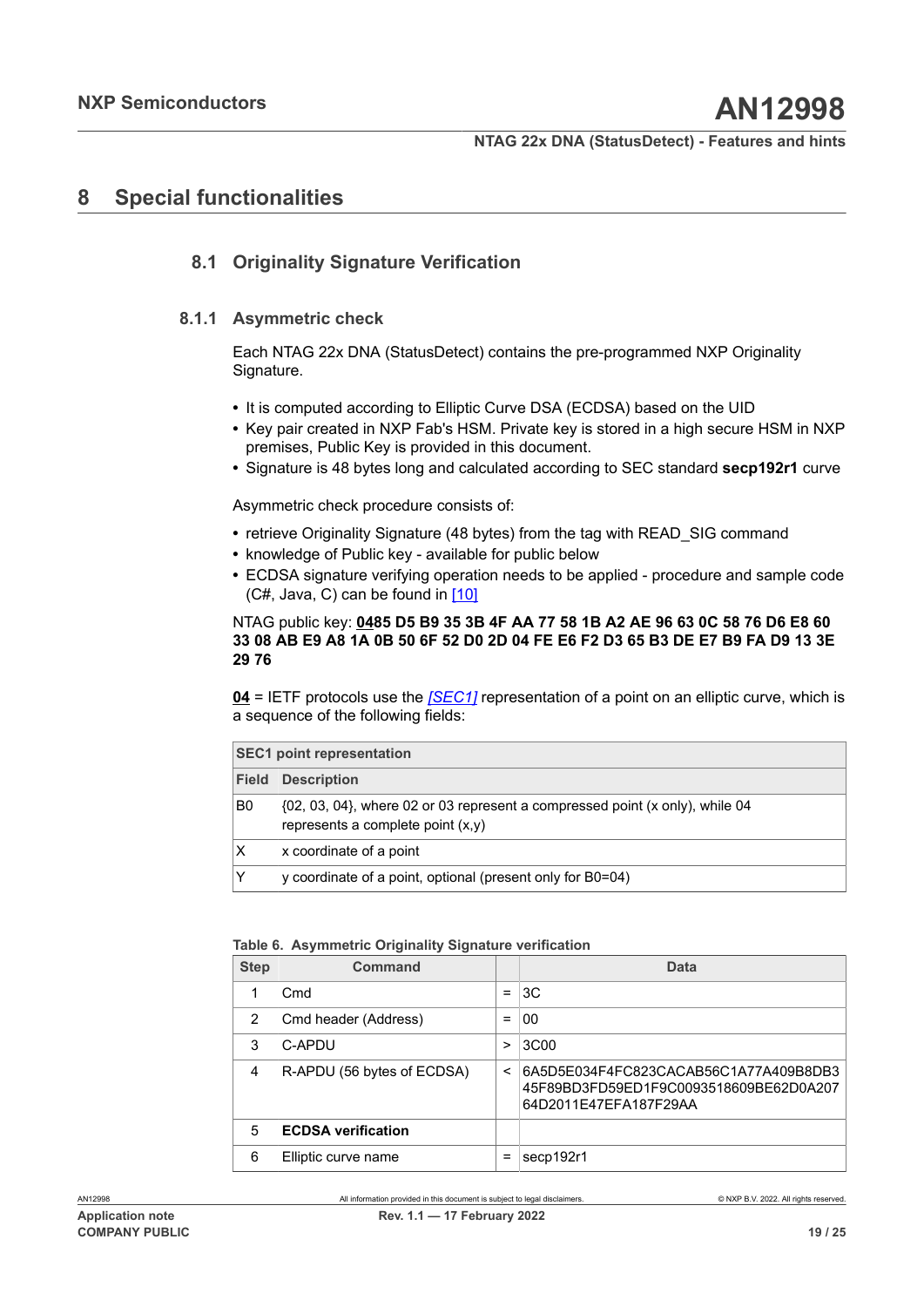| <b>Step</b> | Command                                            |          | <b>Data</b>                                                 |
|-------------|----------------------------------------------------|----------|-------------------------------------------------------------|
| 7           | Input data (UID)                                   | $=$      | 043302218D3D00                                              |
| 8           | Public key point coordinate xD<br>(24 bytes)       | $=$      | 85D5B9353B4FAA77581BA2AE96630C5876D6E8<br>603308ABE9        |
| 9           | Public key point coordinate yD<br>(24 bytes)       | $=$      | A81A0B506F52D02D04FEE6F2D365B3DEE7B9F<br>AD9133E2976        |
| 10          | Signature part 1 r                                 | $=$      | 6A5D5E034F4FC823CACAB56C1A77A409B8DB3<br>45F89BD3FD5        |
| 11          | Signature part 2 s                                 | $=$      | 9ED1F9C0093518609BE62D0A20764D2011E47E<br><b>FA187F29AA</b> |
| 12          | Use ECDSA Verify tools (e.g. free<br>online tools) | $\equiv$ | Signature valid                                             |

**Table 6. Asymmetric Originality Signature verification***...continued*

## **8.2 Capacitive Tag Tamper operation**

<span id="page-19-0"></span>For more information on Capacitive Tag Tamper (StatusDetect), refer to [\[4\],](#page-20-2) [\[5\]](#page-20-3) and application note [\[6\].](#page-20-6)

NTAG 22x DNA (StatusDetect) with enabled capacitive TT measurement mode detects during the start-up the change of an external TT capacitor value in the range from 2 pF to 5 pF with accuracy of 0.25 pF of external capacitor connected between DP and GND pad. TT status is interpreted as "closed", if measured capacitance is within the low and high limits stored (by customer after calibration) in the IC user configuration area. Otherwise the TT status is interpreted as "open".

The analog part of the Capacitive Tag Tamper (CTT) block works by comparing the charging time of 2 capacitors (one IC internal, one external) until given threshold is reached. A fixed internal capacitor will determine a reference slope, while a trimming routine from PCD is used to adjust the slope for the external capacitor to get as close as possible to the internal capacitor charge time slope.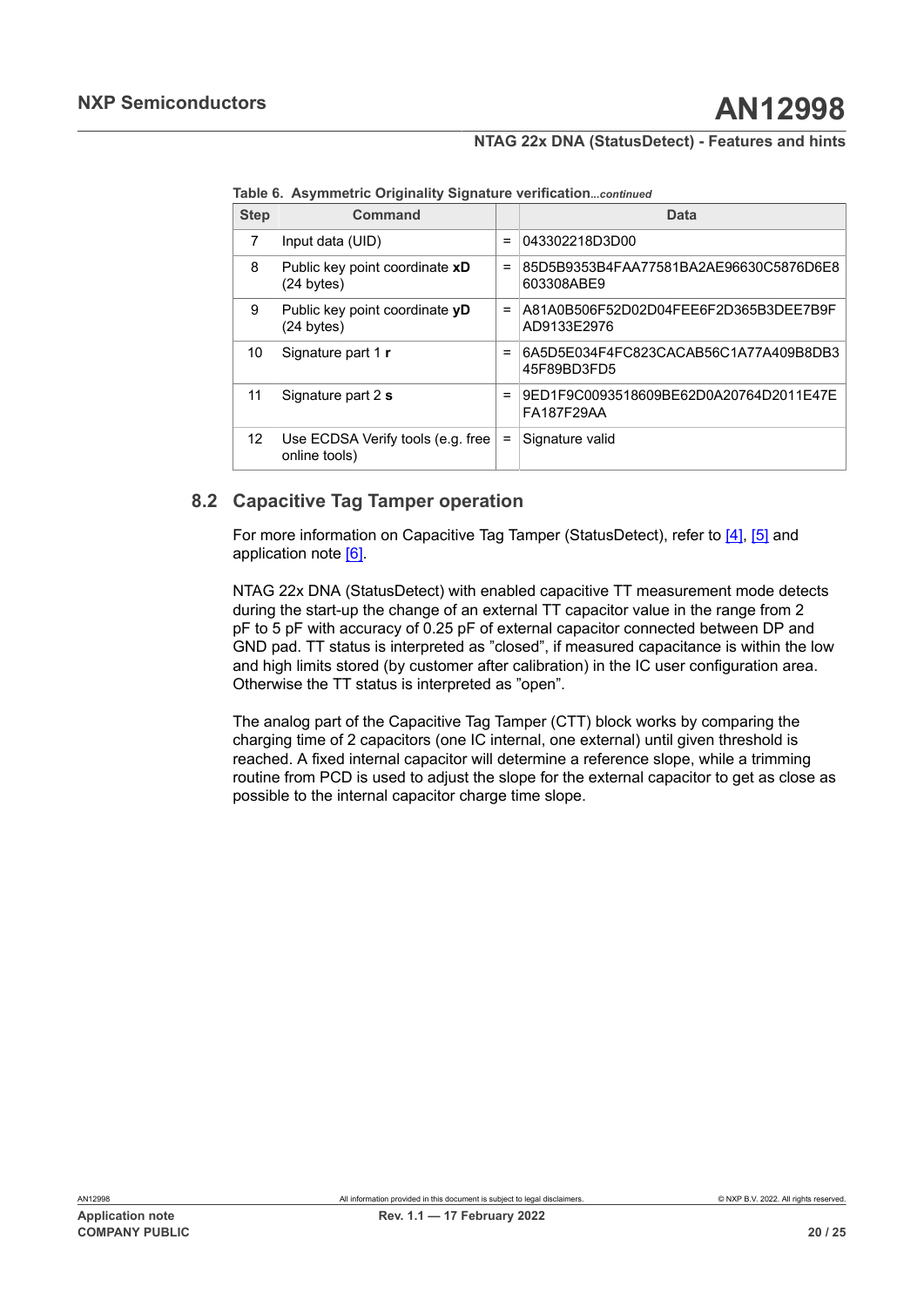## <span id="page-20-11"></span>**9 References**

- <span id="page-20-4"></span>[1] ISO/IEC 14443 - Cards and security devices for personal identification -Contactless proximity objects. Part 1, 2 and 3, ISO/IEC 14443-x:2018(E)
- <span id="page-20-0"></span> $\left[ 2\right]$   $\,$  NTAG 223 DNA (NT2H233[1](#page-20-10)G0) - NFC T2T compliant IC, doc.no. 5989xx $^{1}$
- <span id="page-20-1"></span>[3] NTAG 224 DNA (NT2H2421G0) - NFC T2T compliant IC, doc.no. 5991xx
- <span id="page-20-2"></span>[4] NTAG 223 DNA StatusDetect (NT2H2331S0) - NFC T2T compliant IC with StatusDetect feature, doc.no. 5988xx
- <span id="page-20-3"></span>[5] NTAG 224 DNA StatusDetect (NT2H2421S0) - NFC T2T compliant IC with StatusDetect feature, doc.no. 5990xx
- <span id="page-20-6"></span>[6] AN12999 - NTAG 22x DNA StatusDetect - Capacitive loop sensing guidelines, doc.no. 7093xx
- <span id="page-20-5"></span>[7] NFC Type 2 Tag Technical Specification, Version 1.1, 2019-12-12 [T2T] NFC Forum
- <span id="page-20-7"></span>[8] NIST Special Publication 800-38B, National Institute of Standards and Technology (NIST). Recommendation for Block Cipher Modes of Operation: The CMAC Mode for Authentication [http://csrc.nist.gov/publications/nistpubs/800-38B/](http://csrc.nist.gov/publications/nistpubs/800-38B/SP_800-38B.pdf) [SP\\_800-38B.pdf](http://csrc.nist.gov/publications/nistpubs/800-38B/SP_800-38B.pdf)
- <span id="page-20-8"></span>[9] [AN10922](https://www.nxp.com/docs/en/application-note/AN10922.pdf) - Symmetric key diversifications
- <span id="page-20-9"></span>[10] AN11350 - NTAG Originality Signature Validation Rev. 1.2 — 22 August 2017, doc. no. 2604xx

<span id="page-20-10"></span><sup>1</sup> xx … document version number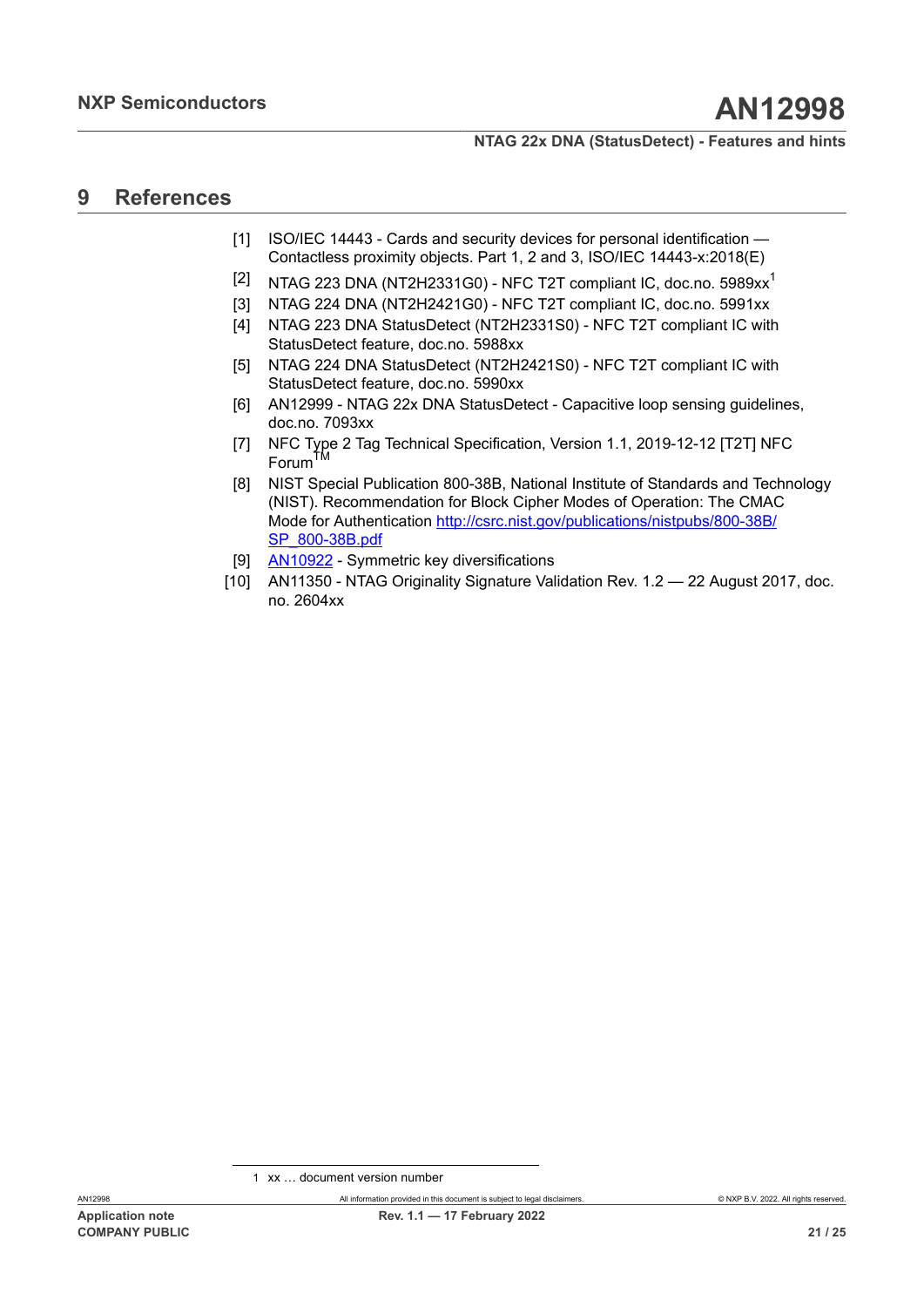## <span id="page-21-0"></span>**10 Legal information**

## **10.1 Definitions**

**Draft** — A draft status on a document indicates that the content is still under internal review and subject to formal approval, which may result in modifications or additions. NXP Semiconductors does not give any representations or warranties as to the accuracy or completeness of information included in a draft version of a document and shall have no liability for the consequences of use of such information.

## **10.2 Disclaimers**

**Limited warranty and liability** — Information in this document is believed to be accurate and reliable. However, NXP Semiconductors does not give any representations or warranties, expressed or implied, as to the accuracy or completeness of such information and shall have no liability for the consequences of use of such information. NXP Semiconductors takes no responsibility for the content in this document if provided by an information source outside of NXP Semiconductors.

In no event shall NXP Semiconductors be liable for any indirect, incidental, punitive, special or consequential damages (including - without limitation lost profits, lost savings, business interruption, costs related to the removal or replacement of any products or rework charges) whether or not such damages are based on tort (including negligence), warranty, breach of contract or any other legal theory.

Notwithstanding any damages that customer might incur for any reason whatsoever, NXP Semiconductors' aggregate and cumulative liability towards customer for the products described herein shall be limited in accordance with the Terms and conditions of commercial sale of NXP **Semiconductors** 

**Right to make changes** — NXP Semiconductors reserves the right to make changes to information published in this document, including without limitation specifications and product descriptions, at any time and without notice. This document supersedes and replaces all information supplied prior to the publication hereof.

**Suitability for use** — NXP Semiconductors products are not designed. authorized or warranted to be suitable for use in life support, life-critical or safety-critical systems or equipment, nor in applications where failure or malfunction of an NXP Semiconductors product can reasonably be expected to result in personal injury, death or severe property or environmental damage. NXP Semiconductors and its suppliers accept no liability for inclusion and/or use of NXP Semiconductors products in such equipment or applications and therefore such inclusion and/or use is at the customer's own risk.

**Applications** — Applications that are described herein for any of these products are for illustrative purposes only. NXP Semiconductors makes no representation or warranty that such applications will be suitable for the specified use without further testing or modification.

Customers are responsible for the design and operation of their applications and products using NXP Semiconductors products, and NXP Semiconductors accepts no liability for any assistance with applications or customer product design. It is customer's sole responsibility to determine whether the NXP Semiconductors product is suitable and fit for the customer's applications and products planned, as well as for the planned application and use of customer's third party customer(s). Customers should provide appropriate design and operating safeguards to minimize the risks associated with their applications and products.

NXP Semiconductors does not accept any liability related to any default, damage, costs or problem which is based on any weakness or default in the customer's applications or products, or the application or use by customer's third party customer(s). Customer is responsible for doing all necessary testing for the customer's applications and products using NXP Semiconductors products in order to avoid a default of the applications and the products or of the application or use by customer's third party customer(s). NXP does not accept any liability in this respect.

**Terms and conditions of commercial sale** — NXP Semiconductors products are sold subject to the general terms and conditions of commercial sale, as published at http://www.nxp.com/profile/terms, unless otherwise agreed in a valid written individual agreement. In case an individual agreement is concluded only the terms and conditions of the respective agreement shall apply. NXP Semiconductors hereby expressly objects to applying the customer's general terms and conditions with regard to the purchase of NXP Semiconductors products by customer.

**Export control** — This document as well as the item(s) described herein may be subject to export control regulations. Export might require a prior authorization from competent authorities.

**Evaluation products** — This product is provided on an "as is" and "with all faults" basis for evaluation purposes only. NXP Semiconductors, its affiliates and their suppliers expressly disclaim all warranties, whether express, implied or statutory, including but not limited to the implied warranties of noninfringement, merchantability and fitness for a particular purpose. The entire risk as to the quality, or arising out of the use or performance, of this product remains with customer.

In no event shall NXP Semiconductors, its affiliates or their suppliers be liable to customer for any special, indirect, consequential, punitive or incidental damages (including without limitation damages for loss of business, business interruption, loss of use, loss of data or information, and the like) arising out the use of or inability to use the product, whether or not based on tort (including negligence), strict liability, breach of contract, breach of warranty or any other theory, even if advised of the possibility of such damages.

Notwithstanding any damages that customer might incur for any reason whatsoever (including without limitation, all damages referenced above and all direct or general damages), the entire liability of NXP Semiconductors, its affiliates and their suppliers and customer's exclusive remedy for all of the foregoing shall be limited to actual damages incurred by customer based on reasonable reliance up to the greater of the amount actually paid by customer for the product or five dollars (US\$5.00). The foregoing limitations, exclusions and disclaimers shall apply to the maximum extent permitted by applicable law, even if any remedy fails of its essential purpose.

**Translations** — A non-English (translated) version of a document is for reference only. The English version shall prevail in case of any discrepancy between the translated and English versions.

## **10.3 Licenses**

**Purchase of NXP ICs with NFC technology** — Purchase of an NXP Semiconductors IC that complies with one of the Near Field Communication (NFC) standards ISO/IEC 18092 and ISO/IEC 21481 does not convey an implied license under any patent right infringed by implementation of any of those standards. Purchase of NXP Semiconductors IC does not include a license to any NXP patent (or other IP right) covering combinations of those products with other products, whether hardware or software.

## **10.4 Trademarks**

Notice: All referenced brands, product names, service names, and trademarks are the property of their respective owners.

**NXP** — wordmark and logo are trademarks of NXP B.V.

**NTAG** — is a trademark of NXP B.V.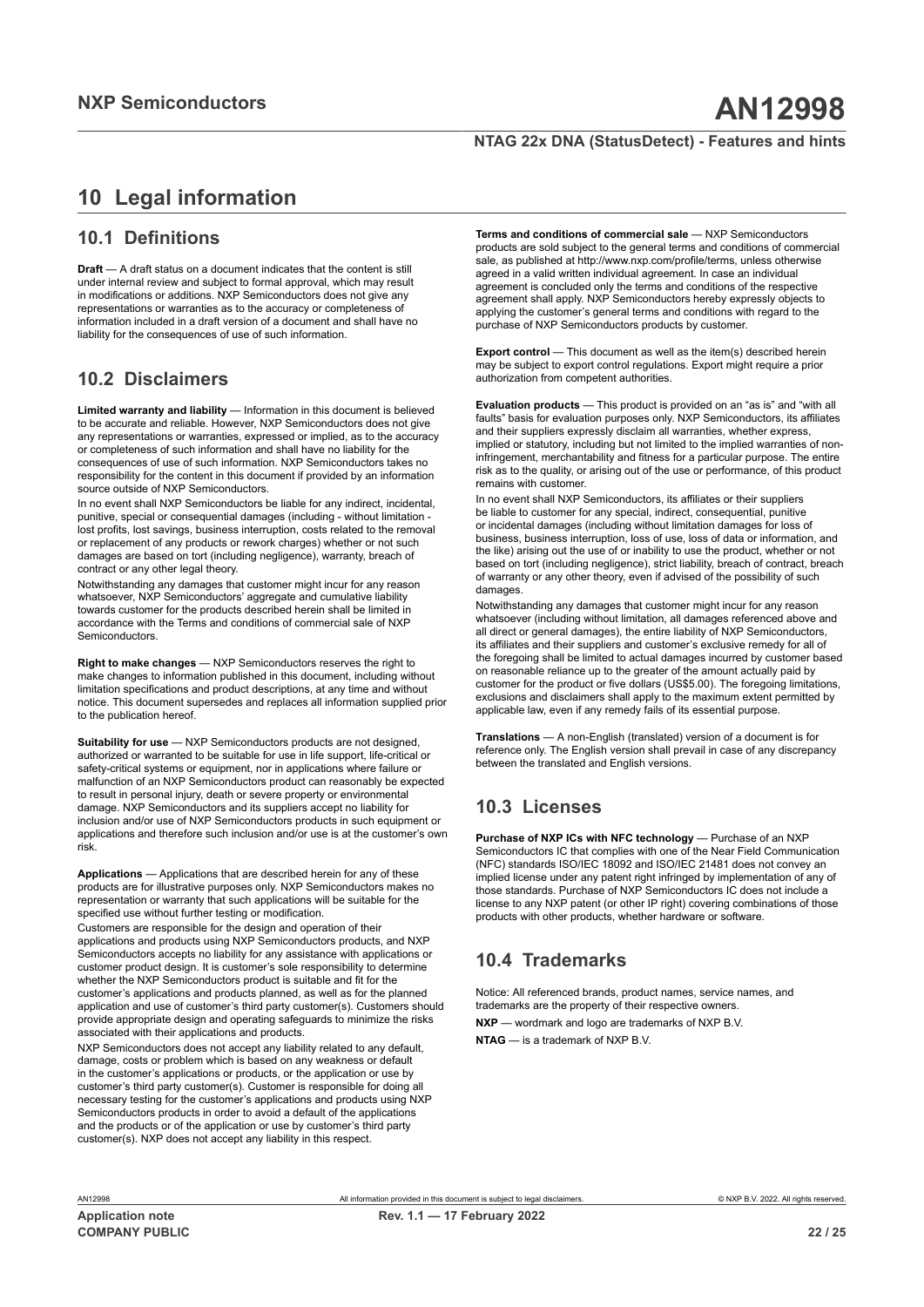## **Tables**

|         | Tab. 5. Command Authenticate (part1, part2) using |  |
|---------|---------------------------------------------------|--|
|         |                                                   |  |
| Tab. 6. | <b>Asymmetric Originality Signature</b>           |  |
|         |                                                   |  |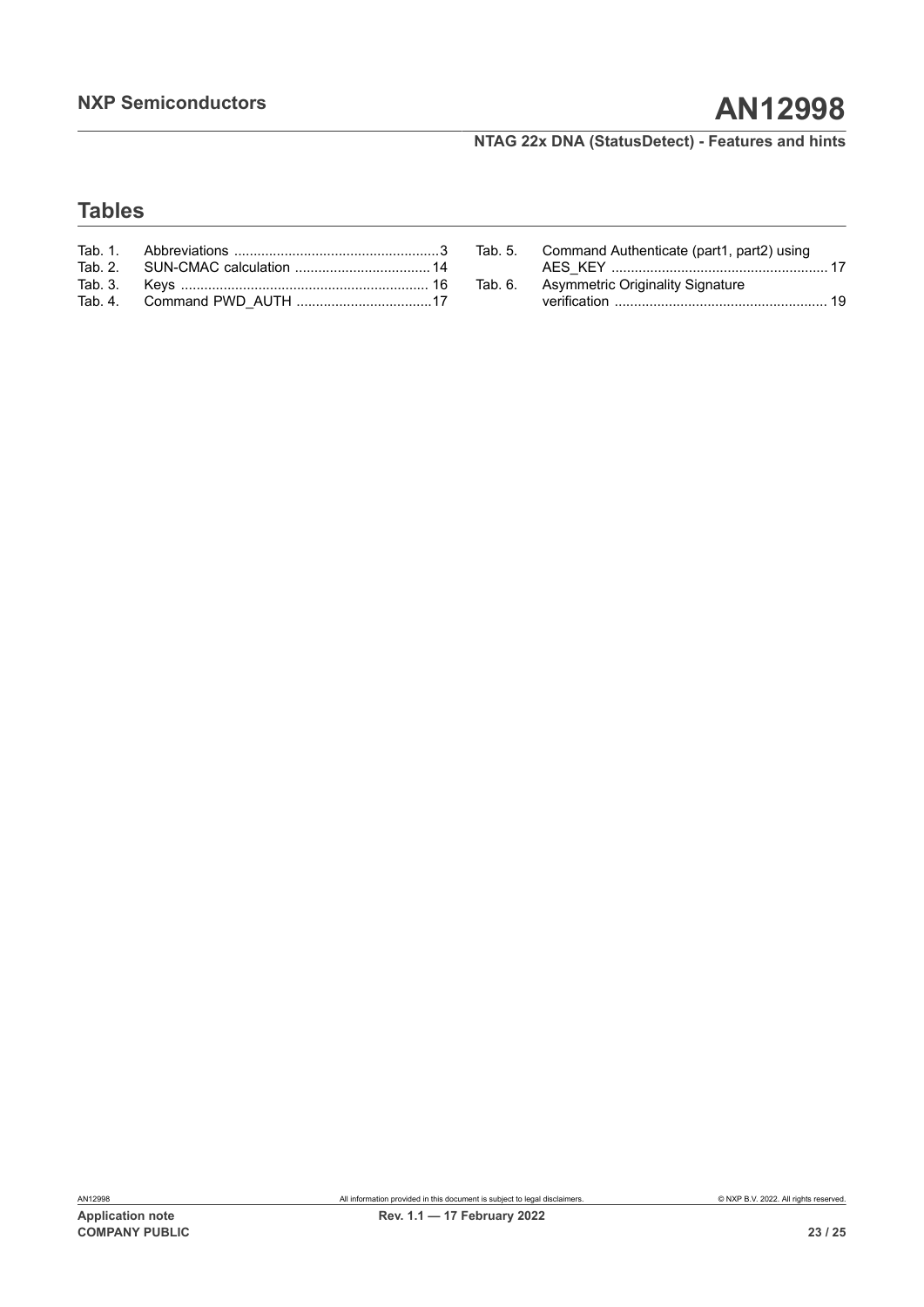# **Figures**

| Fig. 1. | Physically programmed EEPROM memory 9 |
|---------|---------------------------------------|
| Fig. 2. |                                       |
| Fig. 3. |                                       |
| Fig. 4. | NFC Counter ASCII mirror  11          |

| Fig. 5. SUN-CMAC calculation diagram with<br>SUN-CMAC ASCII Mirror  12 |
|------------------------------------------------------------------------|